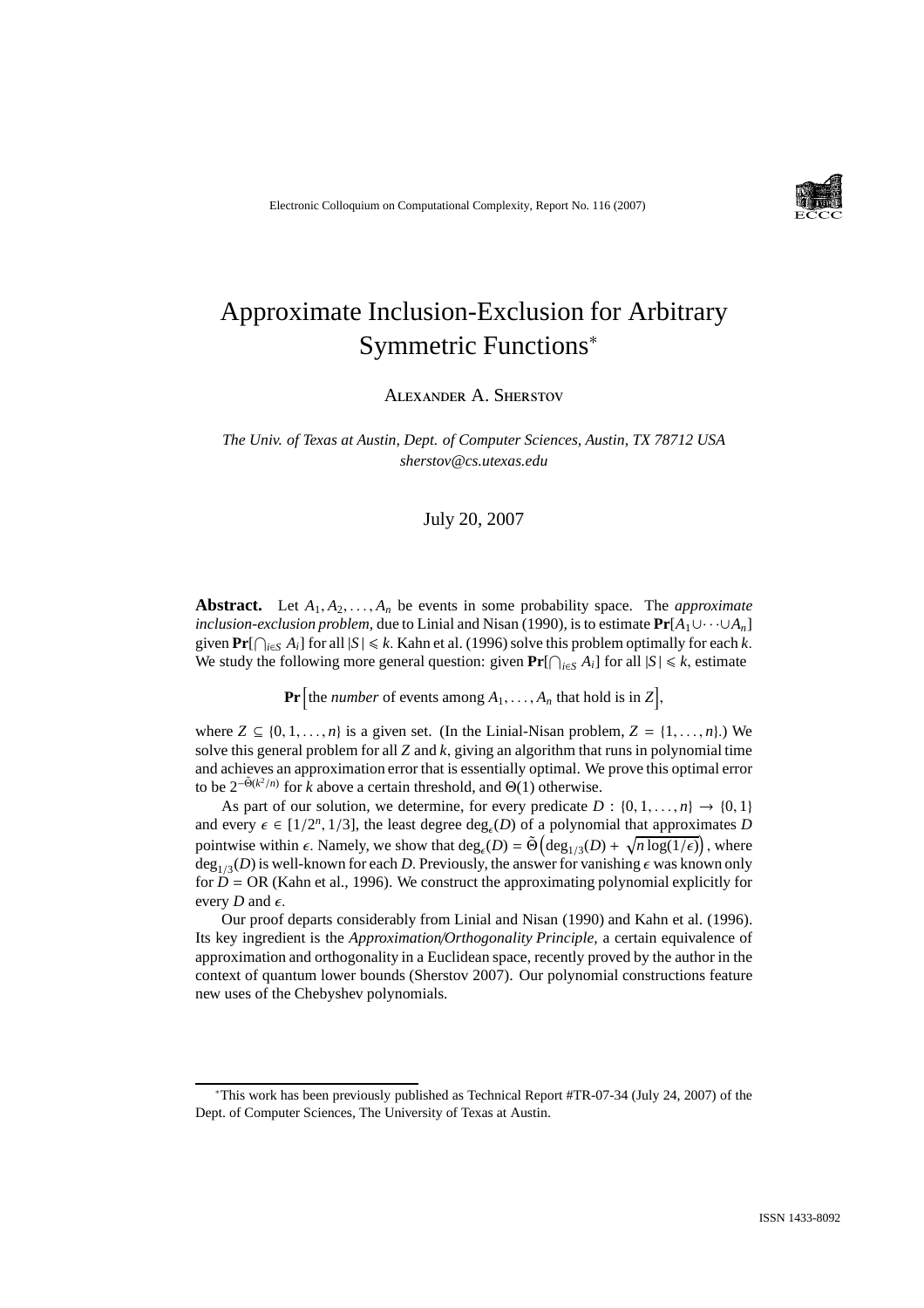# **1 Introduction**

Let  $A_1, A_2, \ldots, A_n$  be events in a probability space. The well-known inclusionexclusion principle allows one to compute the probability of  $A_1 \cup \cdots \cup A_n$  using the probabilities of various intersections of  $A_1, A_2, \ldots, A_n$ :

$$
\mathbf{Pr}[A_1 \cup \cdots \cup A_n] = \sum_i \mathbf{Pr}[A_i] - \sum_{i < j} \mathbf{Pr}[A_i \cap A_j] + \sum_{i < j < k} \mathbf{Pr}[A_i \cap A_j \cap A_k] - \cdots + (-1)^n \mathbf{Pr}[A_1 \cap \cdots \cap A_n].
$$

A moment's reflection reveals that knowledge of *every* term in this summation is necessary in general for an exact answer. In this light, it is natural to wonder if one can closely approximate  $Pr[\bigcup A_i]$  using the probabilities of intersections of up to *k* events, where  $k \ll n$ . This problem, due to Linial and Nisan [10], is known as *approximate inclusion-exclusion.* Linial and Nisan studied this question and gave near-tight bounds on the least approximation error as a function *k*. A follow-up article by Kahn, Linial, and Samorodnitsky [5] improved those bounds to optimal.

While  $A_1 \cup \cdots \cup A_n$  is an important event, it is certainly not the only one of interest. For example, we might be interested in

**Pr** most of the events 
$$
A_1, A_2, \ldots, A_n
$$
 hold,

or

**Pr** and **and number of events from among** 
$$
A_1, A_2, \ldots, A_n
$$
 hold.

More generally, we might like to know the likelihood that the *number* of events that hold is in a given subset of  $\{0, 1, \ldots, n\}$ . Formally, let  $D : \{0, 1, \ldots, n\} \rightarrow \{0, 1\}$ be an arbitrary predicate. Consider

$$
\Pr\left[D(\mathbf{I}[A_1] + \cdots + \mathbf{I}[A_n]) = 1\right],\tag{1.1}
$$

where as usual

$$
\mathbf{I}[A_i] \stackrel{\text{def}}{=} \begin{cases} 1 & A_i \text{ holds} \\ 0 & \text{otherwise.} \end{cases}
$$

As before, we would like to estimate (1.1) to optimal error given the values of **Pr**[ $\bigcap_{i \in S} A_i$ ] for all *S* with  $|S| \le k$ . This new problem is a natural generalization of approximate inclusion-exclusion. Yet the methods of Linial and Nisan [10] and Kahn et al. [5] do not cover this broader question.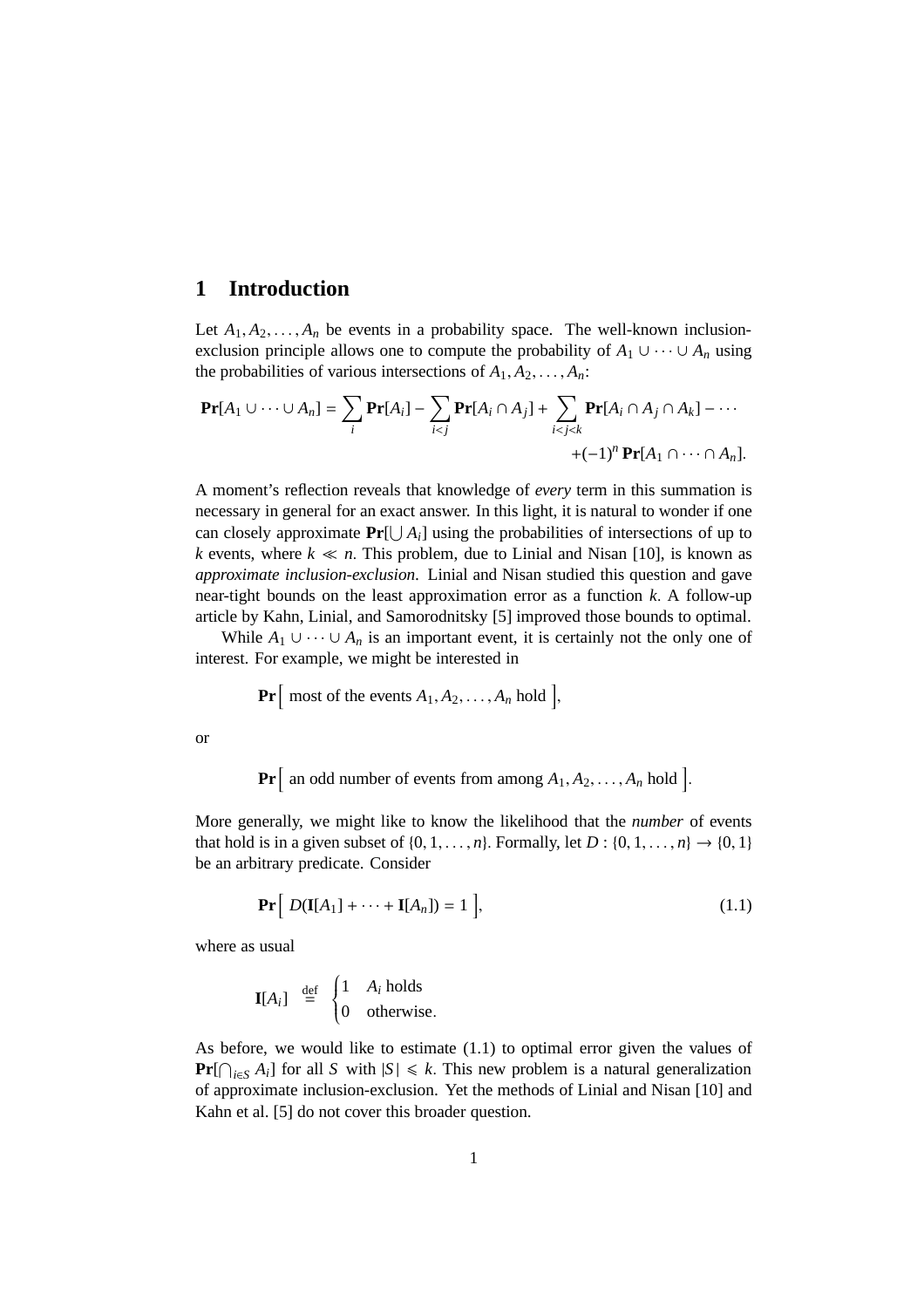We solve this problem completely for every *D* and *k*. More precisely, we give an algorithm that, for every *D* and *k*, runs in polynomial time and achieves an approximation error that is essentially optimal. Before we state our results, we introduce some helpful notation.

## **1.1 Notation**

Let  $D : \{0, 1, \ldots, n\} \rightarrow \{0, 1\}$  be an arbitrary predicate. Define

$$
\ell_0(D) \in \{0, 1, \dots, \lfloor n/2 \rfloor\},\
$$

$$
\ell_1(D) \in \{0, 1, \dots, \lceil n/2 \rceil\}
$$

to be the smallest integers such that *D* is constant in the range  $[\ell_0(D), n - \ell_1(D)]$ . The figure below illustrates this definition for a typical predicate *D*:



The key point is that  $\ell_0(D) + \ell_1(D)$  is large if and only if *D* changes value near the middle of the range. We need another definition.

**Definition 1.1.** Let  $D : \{0, 1, ..., n\} \to \{0, 1\}$  and  $0 \le k \le n$ . Define

 $\delta^*(D, k)$ 

$$
\stackrel{\text{def}}{=} \sup \left| \Pr_{\mathscr{P}_1} \left[ D(\mathbf{I}[A_1] + \cdots + \mathbf{I}[A_n]) = 1 \right] - \Pr_{\mathscr{P}_2} \left[ D(\mathbf{I}[B_1] + \cdots + \mathbf{I}[B_n]) = 1 \right] \right|,
$$

where the supremum is taken over all probability spaces  $\mathscr{P}_1$  and  $\mathscr{P}_2$ , over all events  $A_1, \ldots, A_n$  in  $\mathscr{P}_1$ , and over all events  $B_1, \ldots, B_n$  in  $\mathscr{P}_2$ , such that

$$
\Pr_{\mathscr{P}_1}\left[\bigcap_{i\in S} A_i\right] = \Pr_{\mathscr{P}_2}\left[\bigcap_{i\in S} B_i\right] \qquad \text{for } |S| \leq k.
$$

In words, the quantity  $\delta^*(D, k)$  in the above definition is the least error achievable in approximating  $Pr[D(\mathbf{I}[A_1]+\cdots+\mathbf{I}[A_n])=1]$  in principle, information-theoretically, if unlimited computing power is available.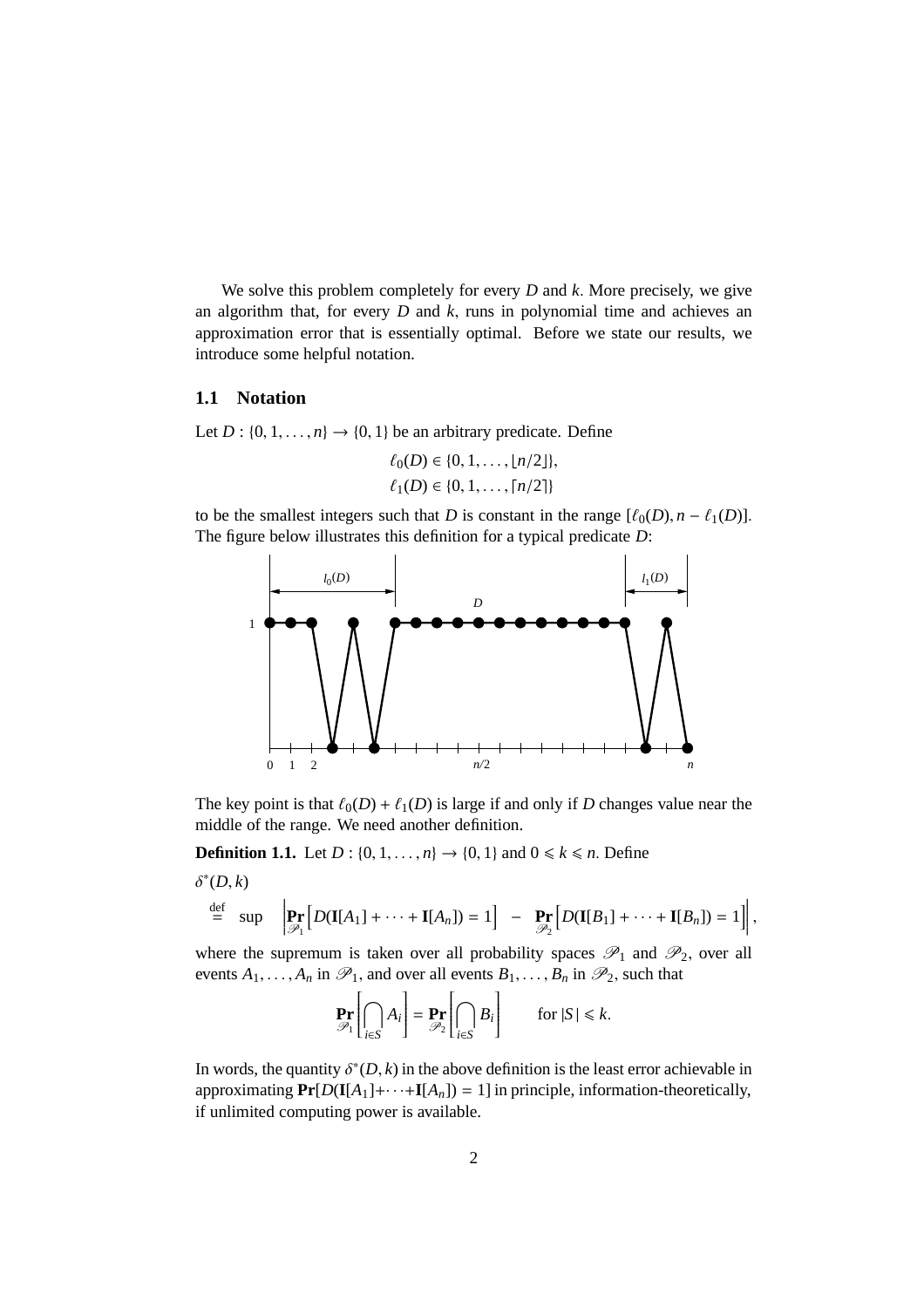## **1.2 Main Result**

The first question we settle is precisely how large *k* needs to be for a good approximation to even *exist*. We prove:

**Theorem 1.2 (Existence of a good approximation).** *Let*  $D : \{0, 1, \ldots, n\} \rightarrow \{0, 1\}$ . *Put*  $\ell = \ell_0(D) + \ell_1(D)$ . *Then* 

$$
\delta^*(D,k) = \begin{cases} \Theta(1) & \text{if} \qquad k \leq \Theta\left(\sqrt{n\ell}\right), \\ \\ 2^{-\tilde{\Theta}(k^2/n)} & \text{if} \qquad \tilde{\Theta}\left(\sqrt{n\ell}\right) \leq k \leq \Theta(n). \end{cases}
$$

Theorem 1.2 tells us that a good approximation exists if and only if  $k \geq \tilde{\Theta}(\sqrt{nt})$ , where  $\ell = \ell_0(D) + \ell_1(D)$ . We now give an efficient way to actually *construct* the near-optimal approximation for any given *D* and *k*.

**Theorem 1.3 (Efficient approximation scheme).** *Let*  $D : \{0, 1, \ldots, n\} \rightarrow \{0, 1\}$ . *Put*  $\ell = \ell_0(D) + \ell_1(D)$ . *Then for every k*  $\geq \tilde{\Theta}(\sqrt{n\ell})$  *there are reals* 

$$
a_0, a_1, \ldots, a_k,
$$

*computable in time* poly(*n*), *such that*

$$
\left| \Pr\left[ D(\mathbf{I}[A_1] + \cdots + \mathbf{I}[A_n]) = 1 \right] - \sum_{j=0}^k a_j \sum_{S : |S| = j} \Pr\left[ \bigcap_{i \in S} A_i \right] \right| \leq 2^{-\tilde{\Theta}(k^2/n)}
$$

*for any events*  $A_1, \ldots, A_n$  *in any probability space.* 

Theorem 1.3 gives the desired approximation algorithm. As we see, it is not even necessary to know the individual probabilities  $Pr[\bigcap_{i \in S} A_i]$ ; it suffices to know the  $k + 1$  sums

$$
\sum_{S:|S|=j} \mathbf{Pr}\left[\bigcap_{i\in S} A_i\right] \qquad (j=0,1,\ldots,k).
$$

This solves the generalized inclusion/exclusion problem for all predicates. In actuality, our proof works for *arbitrary* Boolean functions, not just predicates. Specifically, fix  $f : \{0, 1\}^n \to \{0, 1\}$  and suppose we wish to approximate

$$
\mathbf{Pr}\left[f(\mathbf{I}[A_1],\ldots,\mathbf{I}[A_n])=1\right]
$$

given  $\Pr[\bigcap_{i \in S} A_i]$  for all *S* with  $|S| \le k$ . Let  $\delta^*(f, k)$  be the best error achievable information-theoretically. In the case of symmetric functions, i.e.,  $f(x) \equiv D(x_1 +$  $\cdots + x_n$ ) for some predicate *D*, this is precisely the setting of Theorems 1.2 and 1.3. For arbitrary *f*, we obtain the following result: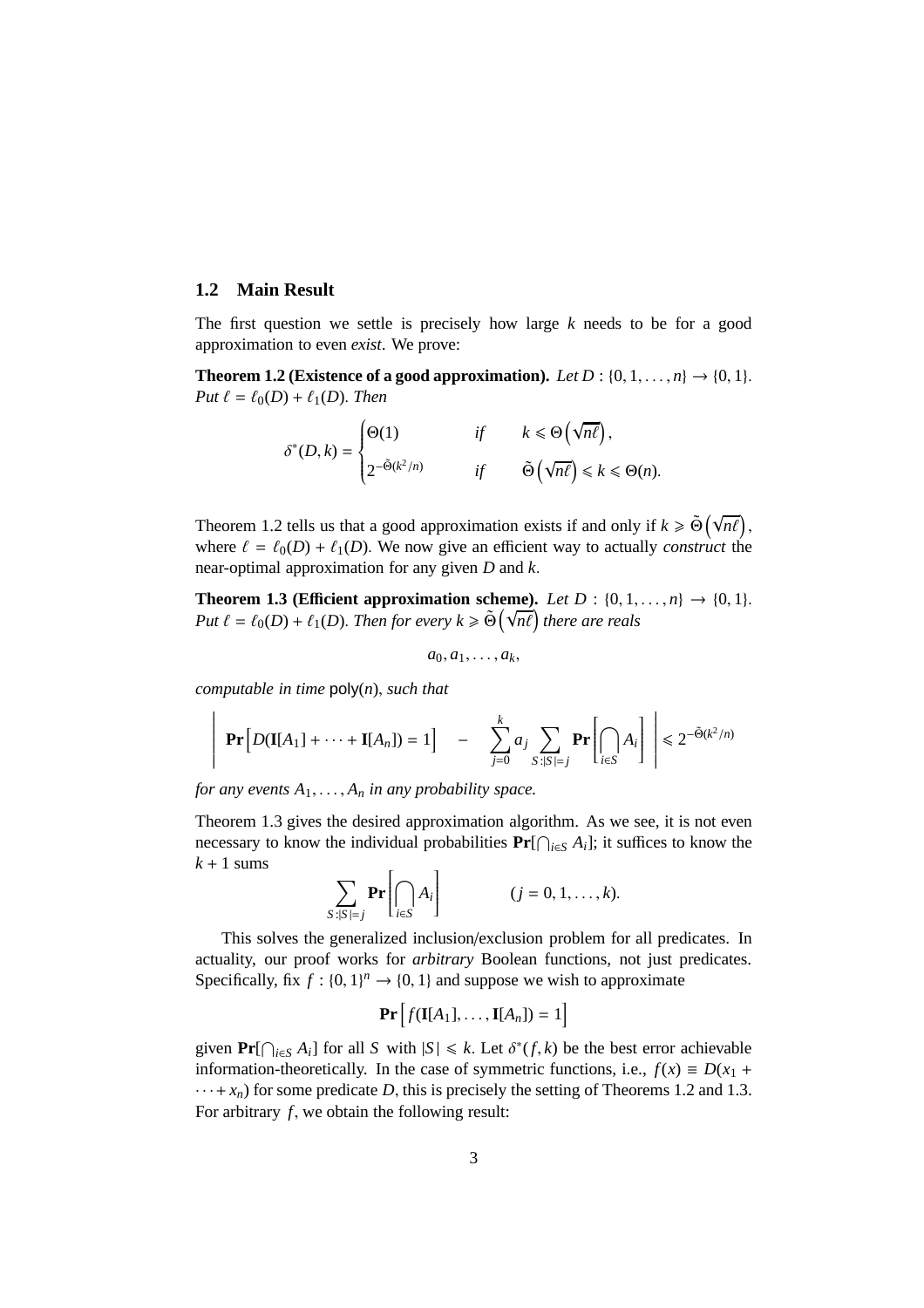**Theorem 1.4.** *Let*  $f : \{0, 1\}^n \to \{0, 1\}$  *be arbitrary and*  $0 \le k \le n$ *. Then* 

$$
\delta^*(f,k) = 2 \min_{\phi} ||f - \phi||_{\infty},
$$

*where the minimum is over multilinear polynomials*  $\phi(x_1, \ldots, x_n)$  *of degree up to k.* 

Thus, Theorem 1.4 solves the approximate inclusion/exclusion problem for any *f* whose approximability by polynomials is well understood.

## **1.3 Other Results**

**Approximate degree.** As part of our proof, we have to show the following result of independent interest. For a predicate  $D : \{0, 1, \ldots, n\} \rightarrow \{0, 1\}$ , define its  $\epsilon$ -*approximate degree*  $deg_{\epsilon}(D)$  to be the smallest degree of a univariate real polynomial  $p(t)$  such that

$$
\max_{t=0,1,\dots,n}|D(t)-p(t)|\leq \epsilon.
$$

This quantity is of inherent significance and has found various applications in theoretical computer science  $[5, 6, 8-10, 13, 15, \text{ etc.}]$ , ranging from approximation algorithms and computational learning to complexity theory. Moreover, the main result of this paper depends critically on tight estimates of  $deg_{\epsilon}(D)$  for all *D* and  $\epsilon$ . We prove:

**Theorem 1.5 (Approximate degree of predicates).** *Let*  $D : \{0, 1, \ldots, n\} \rightarrow \{0, 1\}$ *be a nonconstant predicate. Let*  $\epsilon \in [1/2^n, 1/3]$ *. Then* 

$$
\deg_{\epsilon}(D) = \tilde{\Theta}\left(\sqrt{n(\ell_0(D) + \ell_1(D))} + \sqrt{n \log(1/\epsilon)}\right),\,
$$

*where the*  $\tilde{\Theta}$  *notation suppresses* log *n factors. Furthermore, the approximating polynomial for each D and*  $\epsilon$  *is given explicitly.* 

Theorem 1.5 is a broad generalization of two earlier results in the literature. The first of these is due to Paturi [12], who showed that

$$
\deg_{1/3}(D) = \Theta\left(\sqrt{n(\ell_0(D) + \ell_1(D))}\right) \qquad \text{for all } D.
$$

Unfortunately, Paturi's result and its proof give no insight into the behavior of the  $\epsilon$ -approximate degree for vanishing  $\epsilon$ . The other relevant result is due to Kahn et al. [5], who conducted an in-depth study of the predicate  $D = \text{OR}$ , defined as usual by  $OR(i) = 1 \Leftrightarrow i \ge 1$ . Kahn et al. showed that

$$
\deg_{\epsilon}(\text{OR}) = \tilde{\Theta}\left(\sqrt{n \log(1/\epsilon)}\right) \qquad (1/2^n \leq \epsilon \leq 1/3),
$$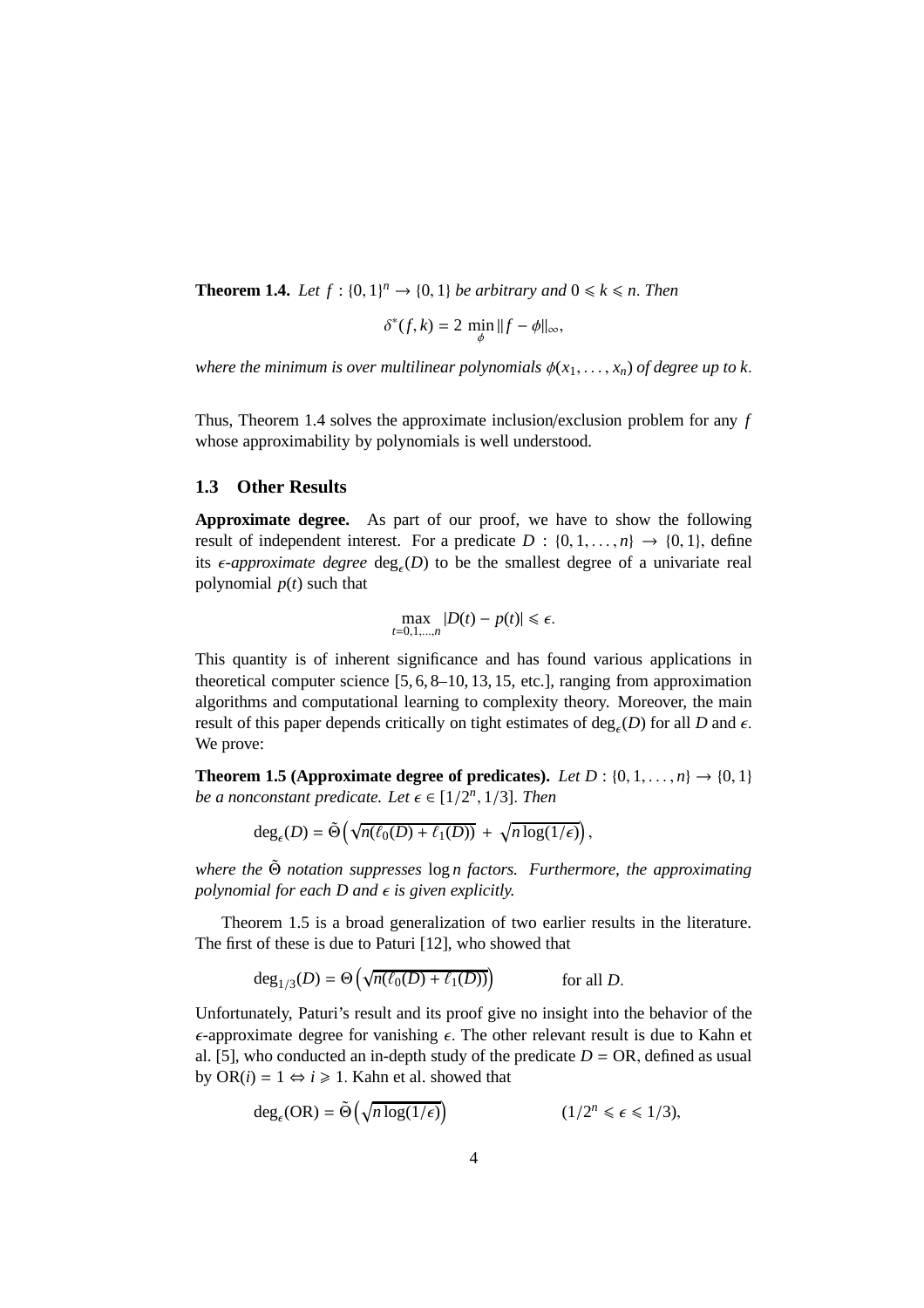where the Θ notation hides log *n* factors. Thus, our work generalizes the results of Paturi and Kahn et al. to *every* predicate and *every* error rate  $\epsilon \in [1/2^n, 1/3]$ .

Theorem 1.5 has another, more revealing and esthetically pleasing interpretation. In view of Paturi's work, it can be restated as:

$$
\deg_{\epsilon}(D) = \tilde{\Theta}\left(\deg_{1/3}(D) + \sqrt{n \log(1/\epsilon)}\right) \qquad (1/2^n \leq \epsilon \leq 1/3),
$$

where  $D$  is nonconstant. In words, past a certain threshold, the dependence of the  $\epsilon$ -approximate degree on  $\epsilon$  is the same for all nonconstant predicates. This threshold varies from one predicate to another and equals the degree required for a 1  $\frac{1}{3}$ -approximation.

**Agnostic learning.** The proof technique of our main result additionally gives new lower bounds for *agnostic learning.* The agnostic model, due to Kearns et al. [7], is perhaps the most realistic abstraction of learning. Designing efficient algorithms in this model, even for the simplest concept classes, is notoriously difficult. Nevertheless, progress on proving lower bounds has also been scarce. Some recent lower bounds are [9, 17].

A summary of this model is as follows. Let  $\mathscr C$  be a concept class, i.e., some set of Boolean functions  $\{0, 1\}^n \rightarrow \{0, 1\}$ . There is an unknown distribution  $\lambda$  on  $\{0, 1\}^n \times \{0, 1\}$ , and the learner receives training examples

$$
(x^{(1)}, y^{(1)}), (x^{(2)}, y^{(2)}), \ldots, (x^{(m)}, y^{(m)}),
$$

independent and identically distributed according to  $\lambda$ . Let

$$
\text{opt} \stackrel{\text{def}}{=} \max_{f \in \mathscr{C}} \left\{ \Pr_{(x,y) \sim \lambda} [f(x) = y] \right\}
$$

be the error of the function  $f^* \in \mathscr{C}$  that best agrees with the training data. The learner needs to produce a hypothesis  $h : \{0, 1\}^n \to \{0, 1\}$  that agrees with the training data almost as well as *f* ∗ :

$$
\Pr_{(x,y)\sim\lambda}[h(x)=y]\geqslant \mathsf{opt}-\epsilon,
$$

where  $\epsilon$  is an error parameter fixed in advance. As usual, the goal is to find *h* efficiently.

A natural approach to learning in this and other models is to consider only those hypotheses that depend on few variables. One tests each such hypothesis against the training data and outputs the one with the least error. This technique is attractive in that the resulting hypothesis space is small and well-structured, making it possible to efficiently identify the best approximation to the observed examples.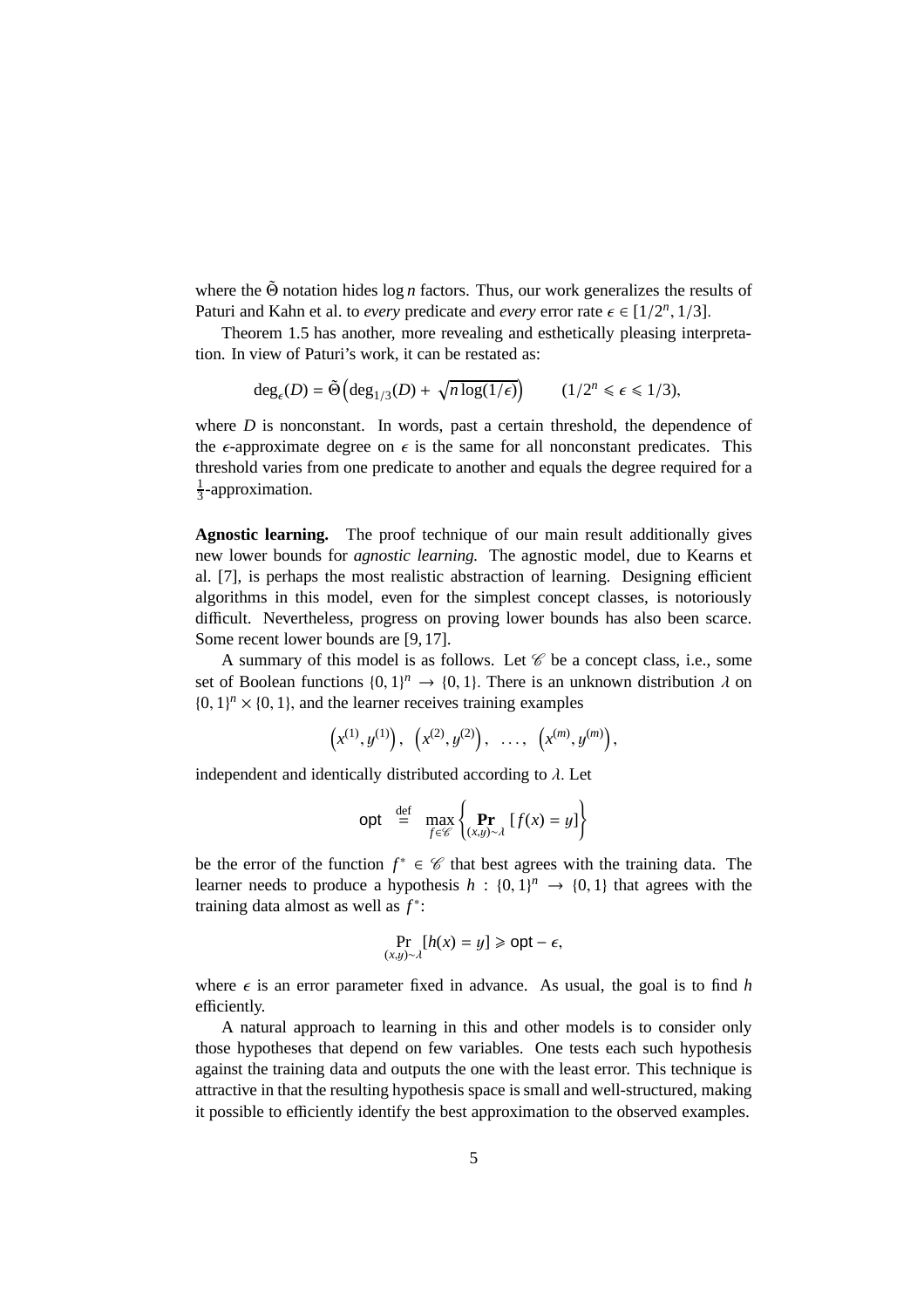The central question then becomes, what advantage over random guessing can such hypotheses guarantee? We prove that, when learning symmetric functions, one is forced to use hypotheses that depend on many variables: all others will generally work no better than random guessing.

**Theorem 1.6 (Lower bound for agnostic learning).** *Let*  $D : \{0, 1, \ldots, n\} \rightarrow \{0, 1\}$ *be a predicate and*  $f(x) \stackrel{\text{def}}{=} D(x_1 + \cdots + x_n)$ . Let  $\epsilon > 0$  *be an arbitrary constant. Then there is a distribution*  $\lambda$  *on*  $\{0, 1\}^n \times \{0, 1\}$  *such that* 

$$
\Pr_{(x,y)\sim\lambda}[f(x) = y] \ge 1 - \epsilon
$$

*and*

$$
\Pr_{(x,y)\sim\lambda}[g(x) = y] = \frac{1}{2}
$$

*for every*  $g : \{0,1\}^n \rightarrow \{0,1\}$  *that depends on at most c*  $\sqrt{n(\ell_0(D) + \ell_1(D))}$ *variables, where*  $c = c(\epsilon)$  *is a constant.* 

We also show that the bound on the number of variables in Theorem 1.6 is optimal to within a multiplicative constant (see Theorem 5.4). Prior to our work, Tarui and Tsukiji [17] obtained the special case of Theorem 1.6 for *f* = OR. No other lower bounds for symmetric functions were previously known.

To place Theorem 1.6 in the framework of agnostic learning, consider any concept class  $\mathscr C$  that contains many symmetric functions. For example, we could fix a symmetric function  $f : \{0, 1\}^n \to \{0, 1\}$  and consider the concept class  $\mathcal C$  of 2*n*  $\binom{n}{n}$  functions, each being a copy of *f* applied to a separate set of *n* variables from among  $x_1, x_2, \ldots, x_{2n}$ :

$$
\mathscr{C} = \Big\{ f(x_{i_1}, x_{i_2}, \dots, x_{i_n}) : 1 \leq i_1 < i_2 < \dots < i_n \leq 2n \Big\}.
$$

Theorem 1.6 now supplies scenarios when *some* member of  $\mathscr C$  matches the training data almost perfectly (to within any  $\epsilon > 0$ ), and yet every hypothesis that depends on few variables is completely useless (i.e., as good as random guessing).

#### **1.4 Our Techniques**

The proof of our main result takes inspiration from the elegant papers of Linial and Nisan [10] and Kahn et al. [5], who have studied the special case  $D = OR$ . Namely, we adopt the high-level strategy of these works, which is to reduce the original problem via linear-programming duality to a question in approximation theory. Implementing this strategy, however, requires new and stronger techniques. As we will shortly explain, our proof is a substantial departure from [5, 10].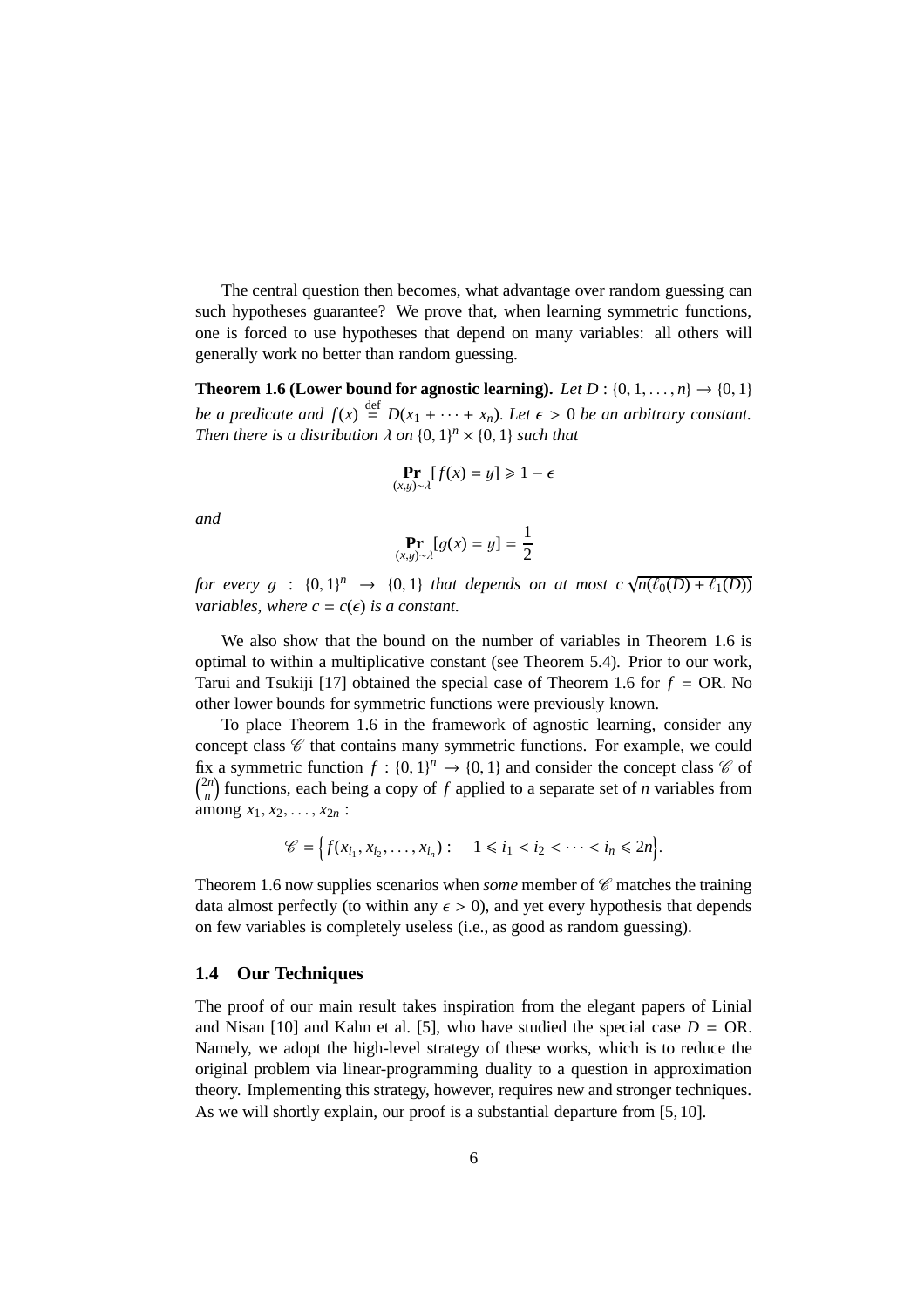First of all, the linear-programming reduction in [5, 10] does not extend from  $D = OR$  to arbitrary predicates. To overcome this difficulty, we start with a different and more versatile tool, the *Approximation*/*Orthogonality Principle*. This principle gives a certain equivalence between approximation and orthogonality in a Euclidean space and has been recently proved by the author [15] in the context of quantum lower bounds. With some work, this yields the desired reduction from the original problem to a question in approximation theory. In addition, the proof turns out simpler and more modular than in [5, 10].

To complete the solution, we must still answer the resulting question in approximation theory. This amounts to determining, for each predicate *D* and each  $\epsilon \in [1/2^n, 1/3]$ , the least degree of a polynomial that approximates *D* pointwise within  $\epsilon$ , and then constructing such a polynomial explicitly. Previously, such a construction was known only for  $D = \text{OR}$  (Kahn et al. [5]). We solve the general case by combining interpolation techniques with a new use of the Chebyshev polynomials.

It may seem that Theorem 1.5, the backbone of this paper, should have a more intuitive and more elementary proof. However, the simpler ideas that come to mind turn out to be useless, as we now discuss.

• An obvious approach is to start with Paturi's  $\frac{1}{3}$ -approximating polynomial  $p(t)$  for the given predicate  $D(t)$  and boost its accuracy by composing it with another polynomial,  $q(t)$ . Let  $\epsilon \in (0, 1/3)$  be the desired accuracy. For this approach to work,  $q(t)$  must satisfy:

$$
q\left(\left[-\frac{1}{3},\frac{1}{3}\right]\right) \subseteq \left[-\epsilon,\epsilon\right], \qquad q\left(\left[\frac{2}{3},\frac{4}{3}\right]\right) \subseteq \left[1-\epsilon,1+\epsilon\right].
$$

Up to translation/scaling, this is equivalent to requiring that  $q(t)$  approximate the sign function within  $\epsilon$  on the interval  $[-1, -1 + \alpha] \cup [1, 1 - \alpha]$  for some constant  $\alpha \in (0, 1)$ . Eremenko and Yuditskii [4] show that the least degree of such a polynomial  $q(t)$  is  $\Theta(\log(1/\epsilon))$ . Taking  $p(t)$  to be Paturi's approximating polynomial for the given predicate *D*, we see that the composition  $p(q(t))$  has degree

$$
\Theta\left(\sqrt{n(\ell_0(D)+\ell_1(D))}\log(1/\epsilon)\right).
$$

This is much worse than the optimal bound that we achieve, namely,

$$
\tilde{\Theta}\left(\sqrt{n(\ell_0(D)+\ell_1(D))} + \sqrt{n\log(1/\epsilon)}\right).
$$

• Another tempting strategy is to view a given predicate  $D : \{0, 1, \ldots, n\} \rightarrow$  $\{0, 1\}$  as a continuous (piecewise-linear) function on  $[0, n]$  and then apply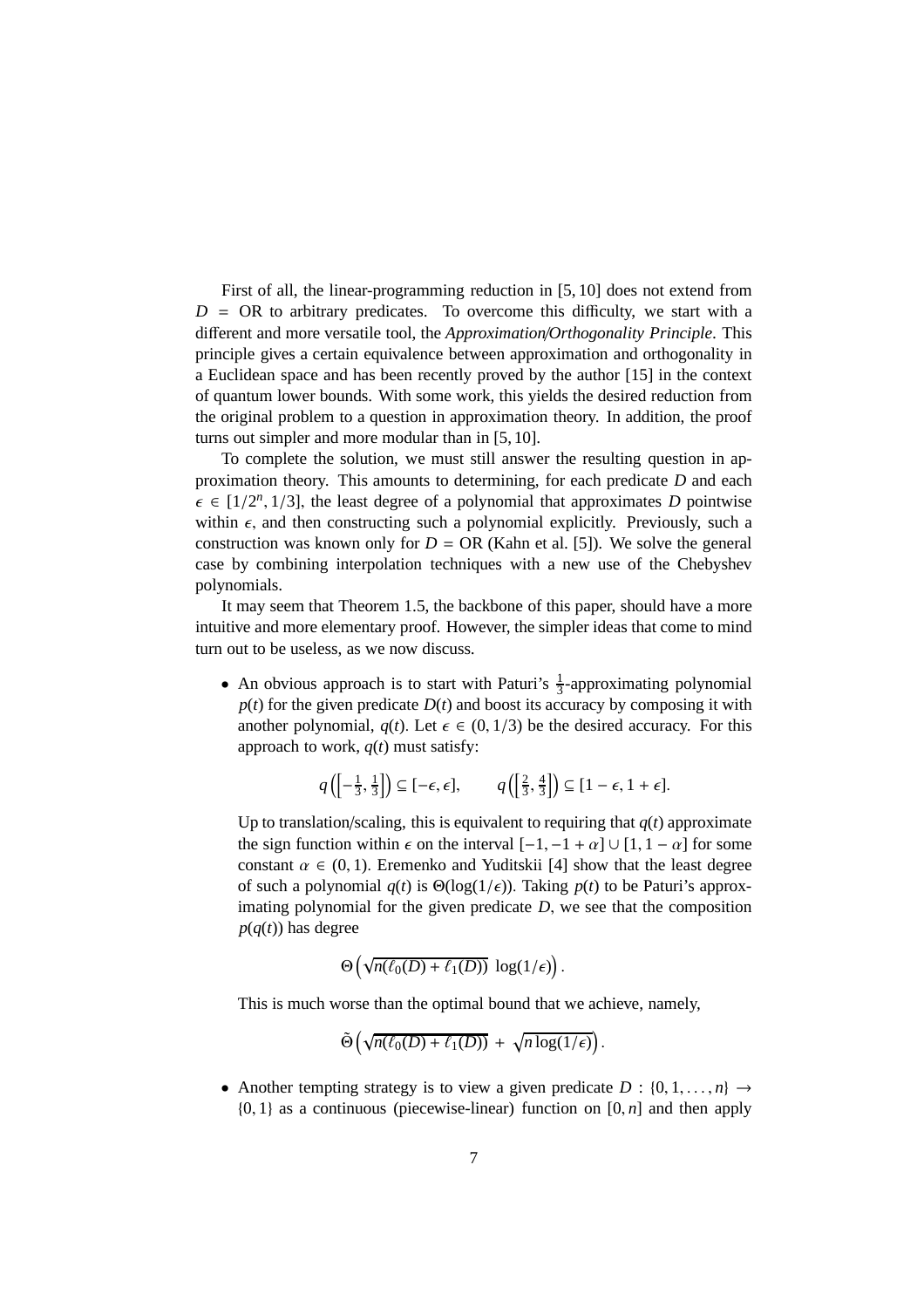D. Jackson's fundamental theorems on uniform approximation. Unfortunately, the continuous approximation problem is very hard even for the following simple predicate:



Indeed, an  $\epsilon$ -approximating polynomial for this continuous function yields (after translation and scaling) an  $\epsilon$ -approximating polynomial of the same degree for  $|x|$  on  $[-1, 1]$ . In his classical work, S.N. Bernstein  $[2]$  proves that the latter polynomial requires degree  $\Omega(1/\epsilon)$ . In particular, this approach is entirely useless once  $\epsilon \leq \Theta(1/n)$ . Yet the predicate in question has an approximator of degree  $\Theta(\sqrt{n})$ , as we show. Clearly, the key is to exploit the discrete nature of the problem: we are merely seeking an approximation over the finite set of points  $\{0, 1, \ldots, n\}$ , rather than the entire interval  $[0, n]$ .

We conclude with a broader view of this work. What might be common to approximate inclusion-exclusion, agnostic learning, and quantum communication? These subjects seem quite different at first. One contribution of our paper is to show that, as far as symmetric functions are concerned, these three problems are fundamentally the same mathematical question! Namely, the question is how well a given predicate can be approximated by a univariate polynomial of low degree. We illustrate this equivalence in the following diagram, which shows the skeleton of our proofs:

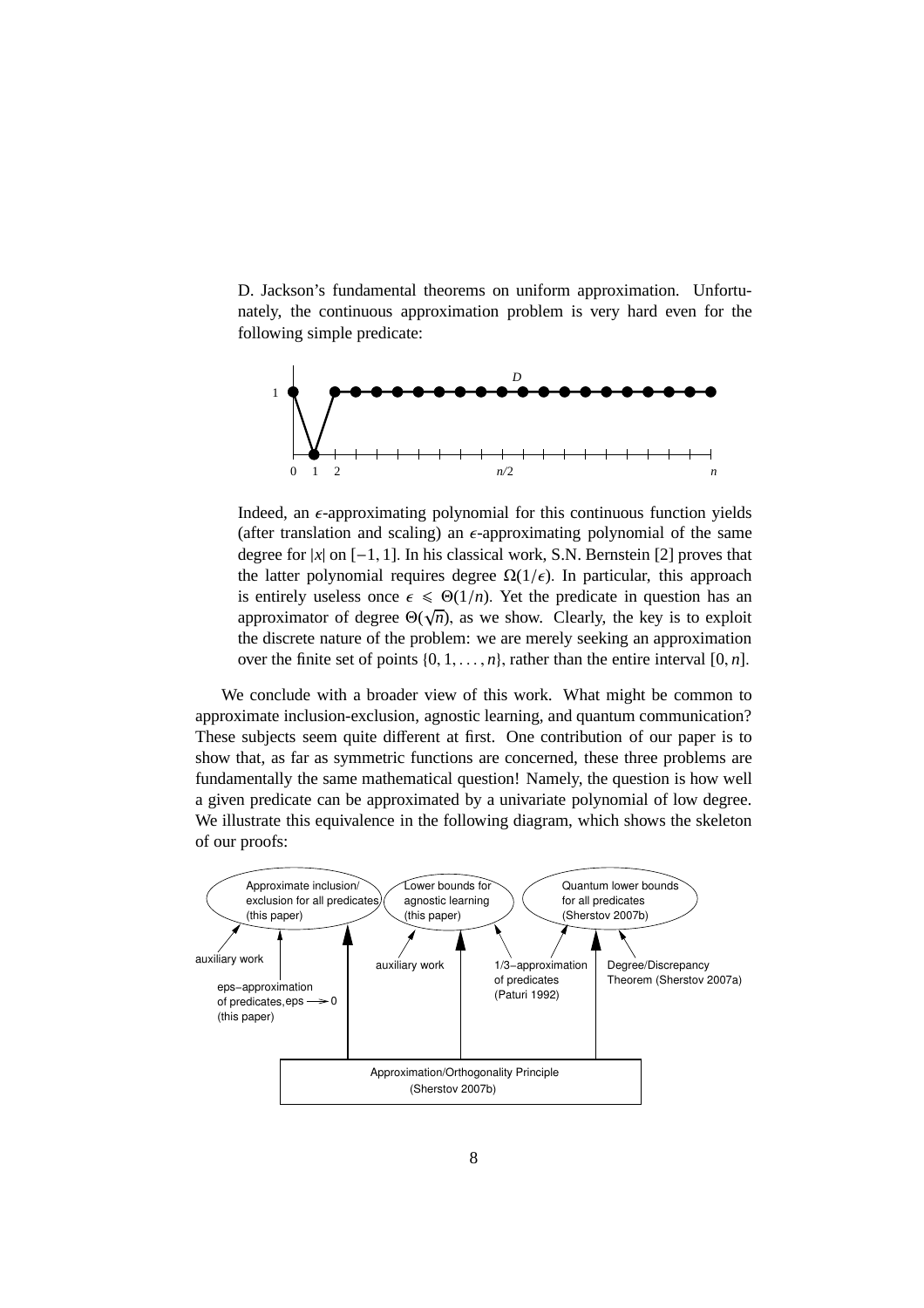The three ovals across the top correspond to the main results (two from this paper, one from [15]). The arrows show dependencies in the proofs. What brings the three subjects together is the Approximation/Orthogonality Principle, reviewed in detail in Section 2.2.

# **1.5 Organization**

We start with a thorough review of technical preliminaries in Section 2. We next study the approximation of Boolean predicates by real polynomials in Section 3. Armed with this approximation result, we prove our main theorem in Section 4. Finally, Section 5 reinterprets our technique to give lower bounds for agnostic learning.

# **2 Preliminaries**

This section provides relevant technical background. After some remarks on notation (Section 2.1), we discuss the Approximation/Orthogonality Principle and give its proof for the reader's convenience (Section 2.2). Section 2.3 concludes with some fundamental results about the approximation of Boolean functions by polynomials.

## **2.1 General**

A *Boolean function* is a mapping  $\{0, 1\}^n \rightarrow \{0, 1\}$ . A *predicate* is a mapping  $\{0, 1, \ldots, n\} \rightarrow \{0, 1\}$ . The notation [*n*] stands for the set  $\{1, 2, \ldots, n\}$ . The symbol *P<sup>k</sup>* stands for the set of all univariate real polynomials of degree up to *k*. For a finite set *X* and a function  $\phi: X \to \mathbb{R}$ , we define

$$
\|\phi\|_{\infty} \stackrel{\text{def}}{=} \max_{x \in X} |\phi(x)|.
$$

We now recall the Fourier transform on  $\{0, 1\}^n$ . Consider the vector space of functions  $\{0, 1\}^n \to \mathbb{R}$ , equipped with the inner product

$$
\langle f, g \rangle \stackrel{\text{def}}{=} \frac{1}{2^n} \sum_{x \in \{0,1\}^n} f(x)g(x).
$$

For  $S \subseteq [n]$ , define  $\chi_S : \{0, 1\}^n \to \{-1, +1\}$  by

$$
\chi_S(x)=(-1)^{\sum_{i\in S}x_i}.
$$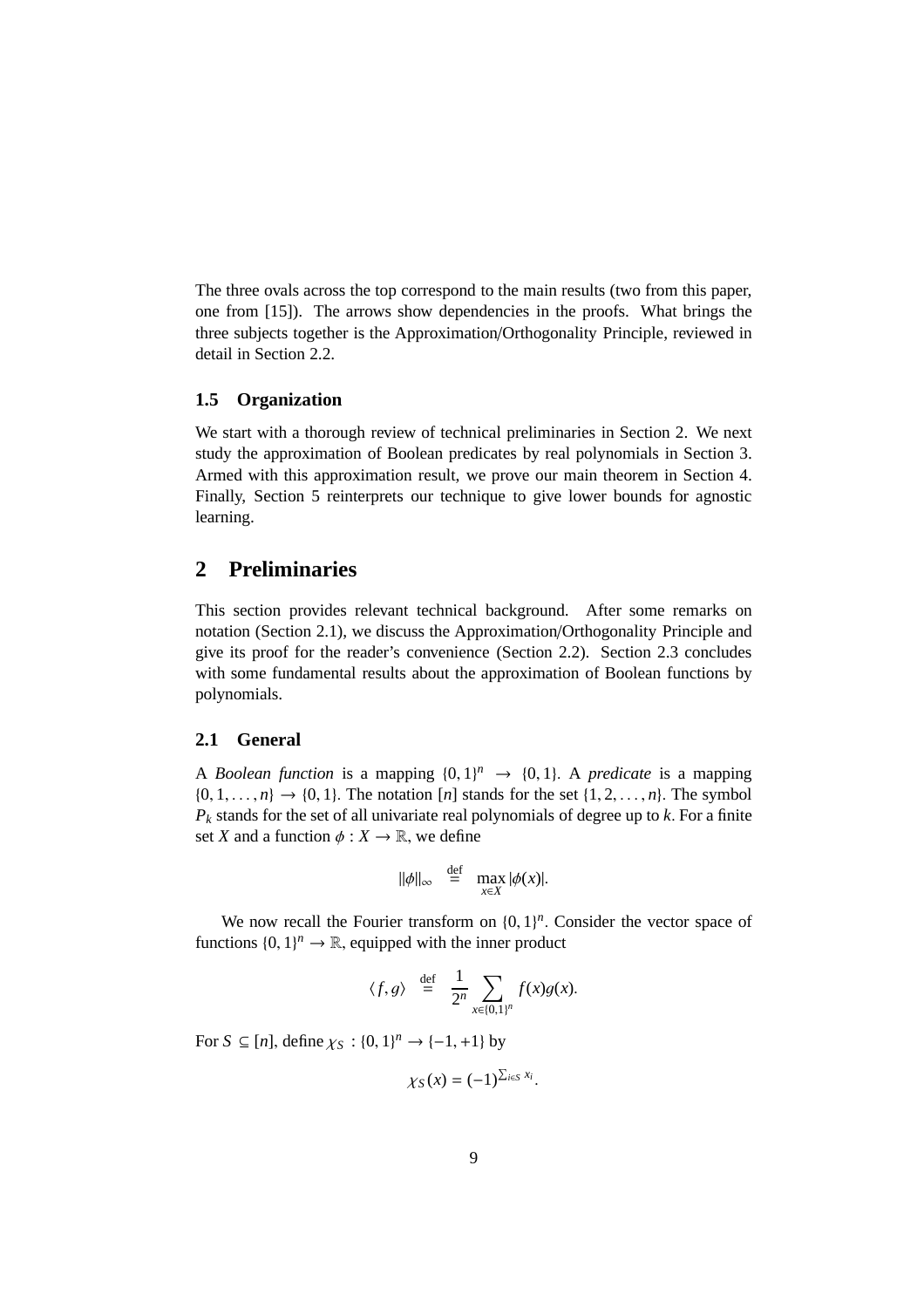Then  $\{\chi_S\}_{S \subseteq [n]}$  is an orthonormal basis for the inner product space in question. As a result, every function  $f : \{0, 1\}^n \to \mathbb{R}$  has a unique *Fourier representation* 

$$
f(x) = \sum_{S \subseteq [n]} \hat{f}(S) \chi_S(x),
$$

where  $\hat{f}(S) \stackrel{\text{def}}{=} \langle f, \chi_S \rangle$ . The reals  $\hat{f}(S)$  are called the *Fourier coefficients of f*.

#### **2.2 The Approximation**/**Orthogonality Principle**

Crucial to our work is the *Approximation*/*Orthogonality Principle,* recently proved by the author [15] in the context of quantum lower bounds. This principle establishes a certain equivalence between approximation and orthogonality in a Euclidean space.

We start with some notation from [15], which will be useful throughout this paper. Let *X* be a finite set. Consider  $\mathbb{R}^X$ , the linear space of all functions  $X \to \mathbb{R}$ . Recall the notation

$$
\|\phi\|_{\infty} \stackrel{\text{def}}{=} \max_{x \in X} |\phi(x)|.
$$

Then  $(\mathbb{R}^X, \|\cdot\|_{\infty})$  is a real normed linear space.

**Definition 2.1 (Best error).** For  $f: X \to \mathbb{R}$  and  $\Phi \subseteq \mathbb{R}^X$ , let

$$
\epsilon^*(f, \Phi) \stackrel{\text{def}}{=} \min_{\phi \in \text{span}(\Phi)} ||f - \phi||_{\infty}.
$$

In words,  $\epsilon^*(f, \Phi)$  is the best error in an approximation of f by a linear combination of functions in Φ. Since span(Φ) has finite dimension, a best approximation to *f* out of span $(\Phi)$  always exists [14, Thm. I.1], justifying our use of "min" instead of "inf" in the above definition.

We now introduce a closely related quantity,  $\gamma^*(f, \Phi)$ , that measures how well *f* correlates with a real function that is orthogonal to all of Φ.

**Definition 2.2 (Modulus of orthogonality, Sherstov [15]).** Let *X* be a finite set, *f* : *X*  $\rightarrow \mathbb{R}$ , and  $\Phi \subseteq \mathbb{R}^X$ . The *modulus of orthogonality* of *f* with respect to  $\Phi$  is:

$$
\gamma^*(f, \Phi) \stackrel{\text{def}}{=} \max_{\psi} \left\{ \sum_{x \in X} f(x) \psi(x) \right\},\tag{2.1}
$$

where the maximum is taken over all  $\psi : X \to \mathbb{R}$  such that  $\sum_{x \in X} |\psi(x)| \leq 1$  and  $\sum_{x \in X} \phi(x) \psi(x) = 0$  for all  $\phi \in \Phi$ .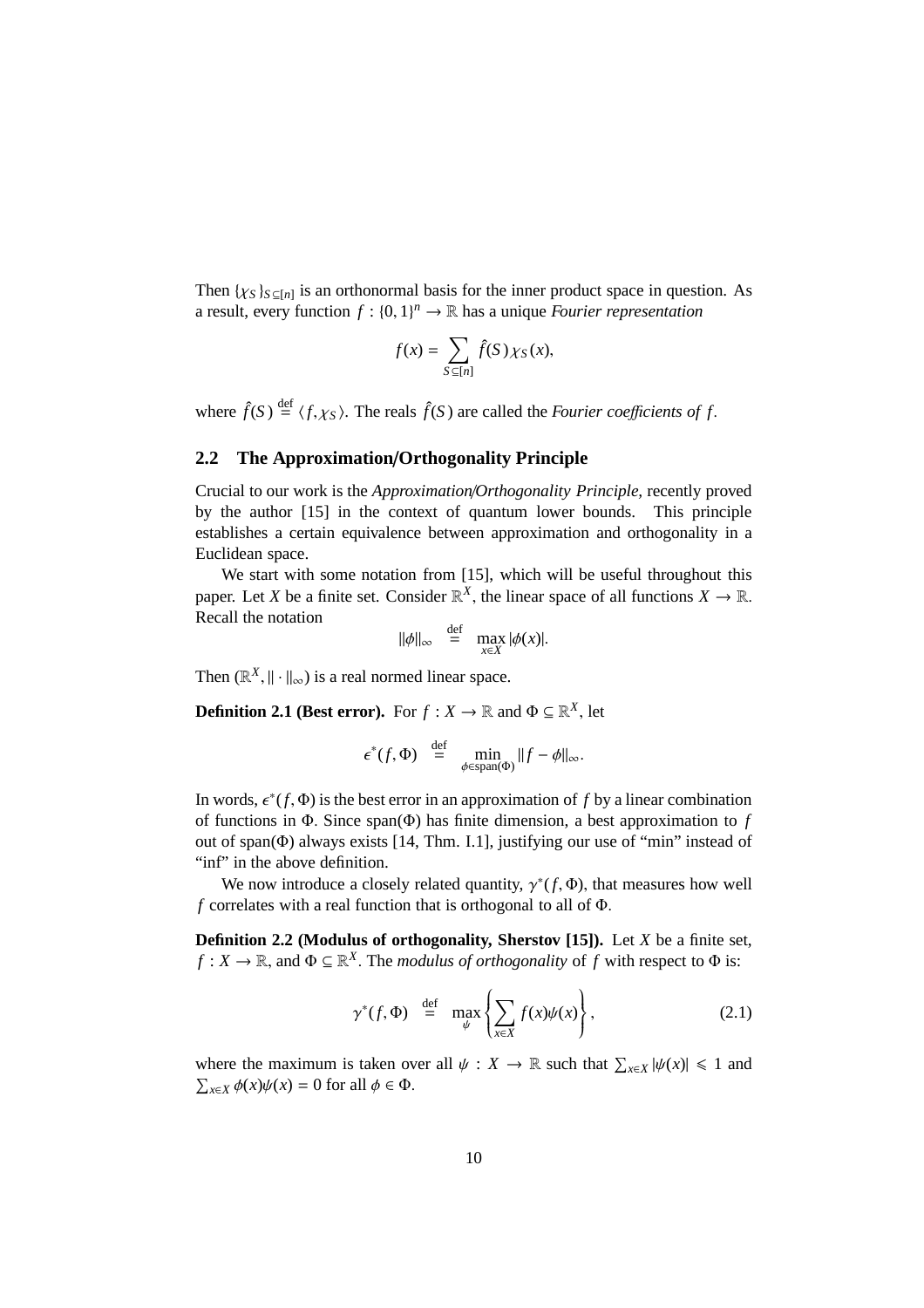The maximization in (2.1) is over a nonempty set that contains  $\psi = 0$ . Also, the use of "max" instead of "sup" is legitimate because (2.1) maximizes a continuous function over a compact set. To summarize, the modulus of orthogonality is a well-defined nonnegative real number for every function  $f: X \to \mathbb{R}$ .

**Theorem 2.3 (Approximation**/**Orthogonality Principle, Sherstov [15]).** *Let X be a finite set,*  $\Phi \subseteq \mathbb{R}^X$ *, and*  $f : X \to \mathbb{R}$ *. Then* 

$$
\epsilon^*(f, \Phi) = \gamma^*(f, \Phi).
$$

*Proof.* Let  $\phi_1, \ldots, \phi_k : X \to \mathbb{R}$  be a basis for span( $\Phi$ ). Our first observation is that  $\epsilon^*(f, \Phi)$  is the optimum of the following linear program in the variables  $\epsilon, \alpha_1, \ldots, \alpha_k$ :

| minimize:   | F                                                                                          |                                       |
|-------------|--------------------------------------------------------------------------------------------|---------------------------------------|
| subject to: |                                                                                            |                                       |
|             | $\left  f(x) - \sum_{i=1}^k \alpha_i \phi_i(x) \right  \leq \epsilon$ for each $x \in X$ , |                                       |
|             |                                                                                            | $\alpha_i \in \mathbb{R}$ for each i, |
|             | $\epsilon \geqslant 0.$                                                                    |                                       |

Standard manipulations reveal the dual:

maximize: 
$$
\sum_{x \in X} \beta_x f(x)
$$
  
subject to:  

$$
\sum_{x \in X} |\beta_x| \le 1,
$$

$$
\sum_{x \in X} \beta_x \phi_i(x) = 0 \quad \text{for each } i,
$$

$$
\beta_x \in \mathbb{R} \quad \text{for each } x \in X.
$$

Both programs are clearly feasible and thus have the same finite optimum. We have already observed that the optimum of first program is  $\epsilon^*(f, \Phi)$ . Since  $\phi_1, \phi_2, \ldots, \phi_k$ form a basis for span(Φ), the optimum of the second program is by definition  $\gamma^*$  $(f, \Phi)$ .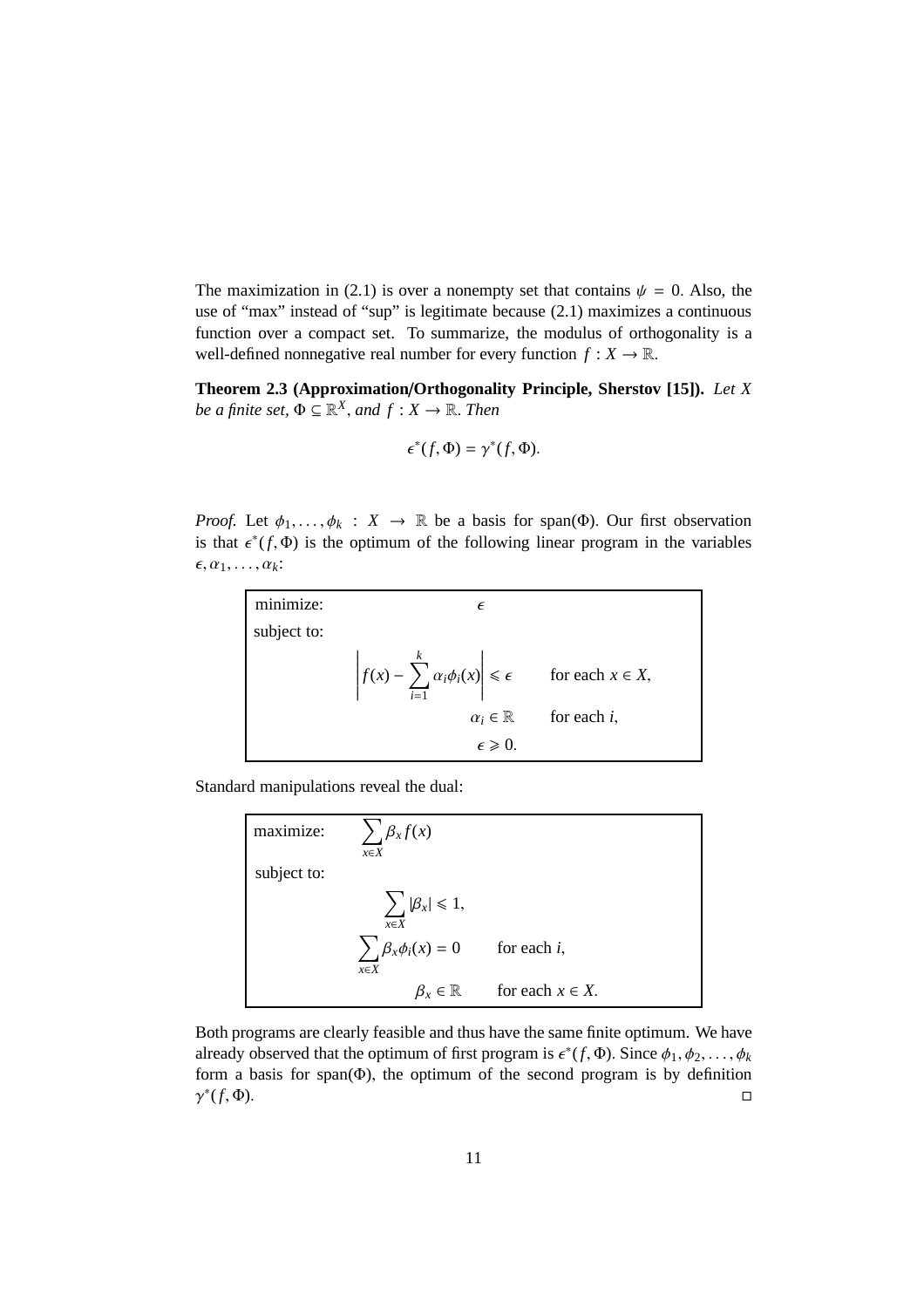## **2.3 Approximation by Polynomials**

Let  $f : \{0, 1\}^n \to \mathbb{R}$ . As we saw in Section 2.1, any such function  $f$  has an *exact* representation as a linear combination of  $\chi_S$ , where  $S \subseteq [n]$ . A fundamental question to ask is how closely *f* can be *approximated* by a linear combination of functions  $\chi_S$  with  $|S|$  small.

**Definition 2.4 (Approximate degree of functions).** Let  $f : \{0, 1\}^n \to \mathbb{R}$  and  $\epsilon \ge 0$ . The  $\epsilon$ -*approximate degree* deg<sub> $\epsilon$ </sub>(*f*) *of f* is the minimum integer *k*,  $0 \le k \le n$ , for which there exists  $\phi \in \text{span}(\{\chi_S\}_{|S| \le k})$  with

$$
\max_{x\in\{0,1\}^n}|f(x)-\phi(x)|\leq \epsilon.
$$

We will be primarily interested in the approximate degree of Boolean functions. As a first observation,  $deg_{\epsilon}(f) = deg_{\epsilon}(\neg f)$  for all such functions and all  $\epsilon \geq 0$ . Second, deg<sub> $\epsilon$ </sub>(f) is not substantially affected by the choice of a constant  $\epsilon \in (0, 1/2)$ . More precisely, we have:

**Proposition 2.5 (Folklore).** Let  $f : \{0, 1\}^n \rightarrow \{0, 1\}$  be arbitrary,  $\epsilon$  a constant with  $0 < \epsilon < 1/2$ . *Then* 

$$
\deg_{\epsilon}(f) = \Theta(\deg_{1/3}(f)).
$$

*Proof (folklore).* Assume that  $\epsilon \leq 1/3$ ; the case  $\epsilon \in (1/3, 1/2)$  has a closely analogous proof, and we omit it. Let  $k \stackrel{\text{def}}{=} \deg_{1/3}(f)$ . We have to show that  $\deg_{\epsilon}(f) = O(k)$ . For this, fix  $\phi \in \text{span}(\{\chi_{S}\}_{|S|\leq k})$  with  $\max_{x\in\{0,1\}^n} |f(x)-\phi(x)| \leq 1/3$ . By basic approximation theory (see Rivlin [14, Cor. 1.4.1]), there exists a univariate polynomial *p* of degree  $O(1/\epsilon)$  with

$$
p\left(\left[-\frac{1}{3},\frac{1}{3}\right]\right) \subseteq \left[-\epsilon,\epsilon\right], \qquad p\left(\left[\frac{2}{3},\frac{4}{3}\right]\right) \subseteq \left[1-\epsilon,1+\epsilon\right].
$$

Then clearly  $p(\phi(x))$  is the sought approximator of *f*.

In view of Proposition 2.5, the convention is to work with  $\deg_{1/3}(f)$  by default. Determining this quantity for a given Boolean function *f* can be difficult. There is, however, a family of Boolean functions whose approximate degree is analytically manageable. This is the family of *symmetric* Boolean functions, i.e., functions *f* :  $\{0, 1\}^n \rightarrow \{0, 1\}$  whose value is uniquely determined by  $x_1 + \cdots + x_n$ . Equivalently, a Boolean function *f* is symmetric if and only if

$$
f(x_1, x_2, \ldots, x_n) = f(x_{\sigma(1)}, x_{\sigma(2)}, \ldots, x_{\sigma(n)})
$$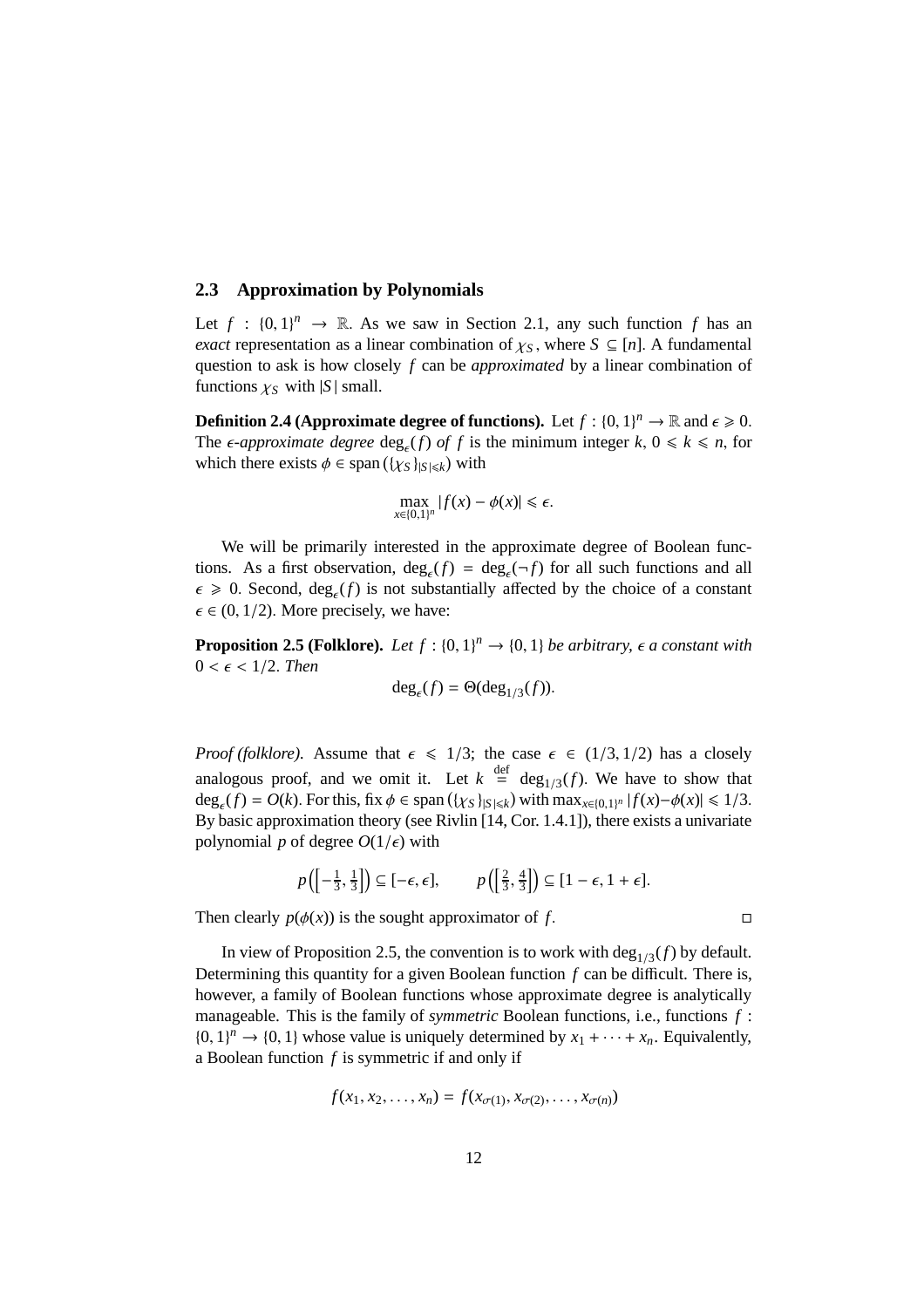for all inputs  $x \in \{0, 1\}^n$  and all permutations  $\sigma : [n] \to [n]$ . Note that there is a one-to-one correspondence between predicates and symmetric Boolean functions. Namely, one associates a predicate *D* with the symmetric function

$$
f(x) \stackrel{\text{def}}{=} D(x_1 + \cdots + x_n).
$$

To carry our discussion further, we extend the notion of approximation to predicates.

**Definition 2.6 (Approximate degree of predicates).** For a predicate *D* :  $\{0, 1, \ldots, n\} \rightarrow \{0, 1\}$ , define its  $\epsilon$ *-approximate degree* deg<sub> $\epsilon$ </sub>(*D*) to be the minimum degree of a univariate real polynomial *p* with

$$
\max_{i=0,1,\dots,n}|D(i)-p(i)| \leq \epsilon.
$$

Analyzing the approximate degree of predicates is a much simpler task and, indeed, a basic question in approximation theory. It is therefore fortunate that the  $\epsilon$ -approximate degree of a symmetric function is the same as the  $\epsilon$ -approximate degree of its associated predicate. This equivalence is known as the *symmetrization argument* of Minsky and Papert [11]. Before we can state this theorem, we introduce some important notation.

**Definition 2.7.** For  $f : \{0, 1\}^n \to \{0, 1\}$  and  $D : \{0, 1, \ldots, n\} \to \{0, 1\}$ , define

$$
\epsilon^*(f, \{\chi_S\}_{|S| \le k}) \stackrel{\text{def}}{=} \min_{\phi \in \text{span}(\{\chi_S\}_{|S| \le k})} \max_{x \in \{0,1\}^n} |f(x) - \phi(x)|,
$$
\n
$$
\epsilon^*(D, P_k) \stackrel{\text{def}}{=} \min_{p \in P_k} \max_{i=0,1,...,n} |D(i) - p(i)|.
$$

Definition 2.7 merely instantiates the symbol  $\epsilon^*(\phi, \Phi)$  from Section 2.2 to the special cases  $\phi = f$  and  $\phi = D$ . We have:

**Proposition 2.8 (Symmetrization argument, Minsky and Papert [11]).** *Let f* :  ${0, 1}^n \rightarrow {0, 1}$  *be a symmetric Boolean function. Let D be the predicate with*  $f(x) \equiv D(x_1 + \cdots + x_n)$ . *Then* 

$$
\epsilon^*(f, \{\chi_S\}_{|S| \le k}) = \epsilon^*(D, P_k) \qquad \text{for all } k = 0, 1, \dots, n. \tag{2.2}
$$

*In particular,*

$$
\deg_{\epsilon}(f) = \deg_{\epsilon}(D) \qquad \text{for all } \epsilon \geq 0. \tag{2.3}
$$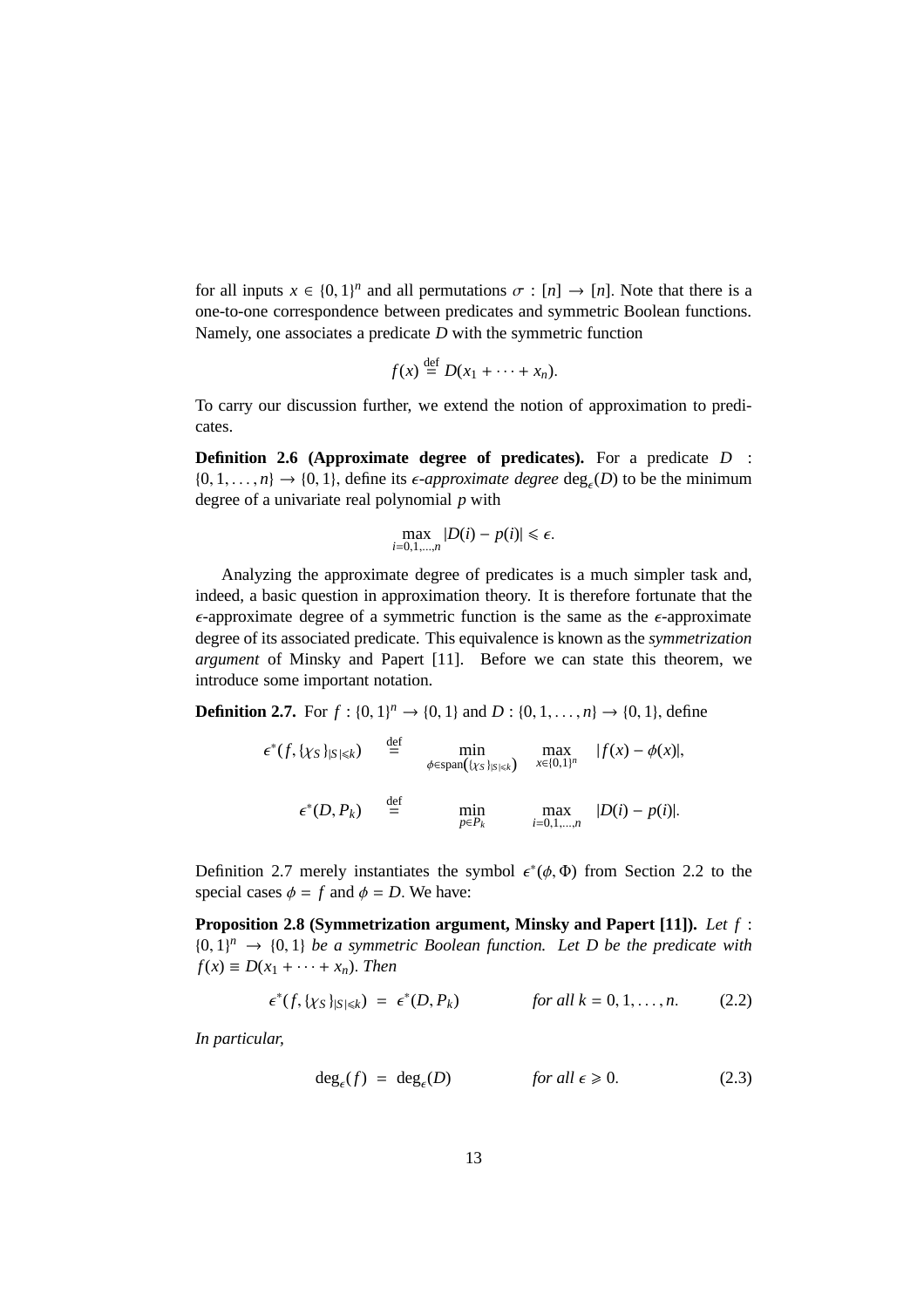*Proof sketch (Minsky and Papert [11]).* It is clear that (2.2) implies (2.3), so we focus on the former. Since  $f(x) = D(x_1 + \cdots + x_n)$ , we immediately have

$$
\epsilon^*(f,\{\chi_S\}_{|S|\leq k}) \leq \epsilon^*(D,P_k),
$$

and it remains to prove the reverse inequality. Fix  $\phi \in \text{span}(\{\chi_S\}_{|S| \le k})$  for which  $\|\phi - f\|_{\infty} = \epsilon^*(f, \{ \chi_S \}_{|S| \le k}).$  Define  $\phi' : \{0, 1\}^n \to \mathbb{R}$  by

$$
\phi'(x) \stackrel{\text{def}}{=} \frac{1}{n!} \sum_{\sigma \in S_n} \phi(x_{\sigma(1)}, x_{\sigma(2)}, \ldots, x_{\sigma(n)}).
$$

On the one hand,

$$
||f - \phi'||_{\infty} \le ||f - \phi||_{\infty} = \epsilon^* (f, \{ \chi_S \}_{|S| \le k}). \tag{2.4}
$$

On the other hand, one can use the uniqueness of the Fourier representation to show that

$$
\phi'(x) = p(x_1 + \cdots + x_n)
$$

for some  $p \in P_k$ . But then

$$
||f - \phi'||_{\infty} = ||D - p||_{\infty} \ge \epsilon^*(D, P_k). \tag{2.5}
$$

The sought conclusion follows from  $(2.4)$  and  $(2.5)$ .

Using Proposition 2.8 and tools from approximation theory, Paturi [12] gave an asymptotically tight estimate of  $\deg_{1/3}(f)$  for every symmetric Boolean function  $f$ . The estimates are in terms of the quantities  $\ell_0(f)$  and  $\ell_1(f)$ , defined next.

**Definition 2.9 (Razborov [13]).** Let  $D : \{0, 1, ..., n\} \to \{0, 1\}$ . Define

$$
\ell_0(D) \in \{0, 1, \dots, \lfloor n/2 \rfloor\},\
$$

$$
\ell_1(D) \in \{0, 1, \dots, \lceil n/2 \rceil\}
$$

to be the smallest integers such that *D* is constant in the range  $[\ell_0(D), n-\ell_1(D)]$ . For a symmetric function  $f : \{0, 1\}^n \to \{0, 1\}$ , define  $\ell_0(f) = \ell_0(D)$  and  $\ell_1(f) = \ell_1(D)$ , where *D* is the predicate for which  $f(x) \equiv D(x_1 + \cdots + x_n)$ .

See Section 1 for a pictorial illustration of this definition. We are ready to state Paturi's fundamental theorem.

**Theorem 2.10 (Paturi [12]).** *Let*  $f : \{0, 1\}^n \rightarrow \{0, 1\}$  *be a symmetric function. Then*

$$
\deg_{1/3}(f) = \Theta\left(\sqrt{n(\ell_0(f) + \ell_1(f))}\right).
$$

In words, Theorem 2.10 states that the  $\frac{1}{3}$ -approximate degree is  $\Omega(\sqrt{n})$  for every nonconstant predicate, and is higher for those predicates that change value near the middle of the range  $\{0, 1, \ldots, n\}$ .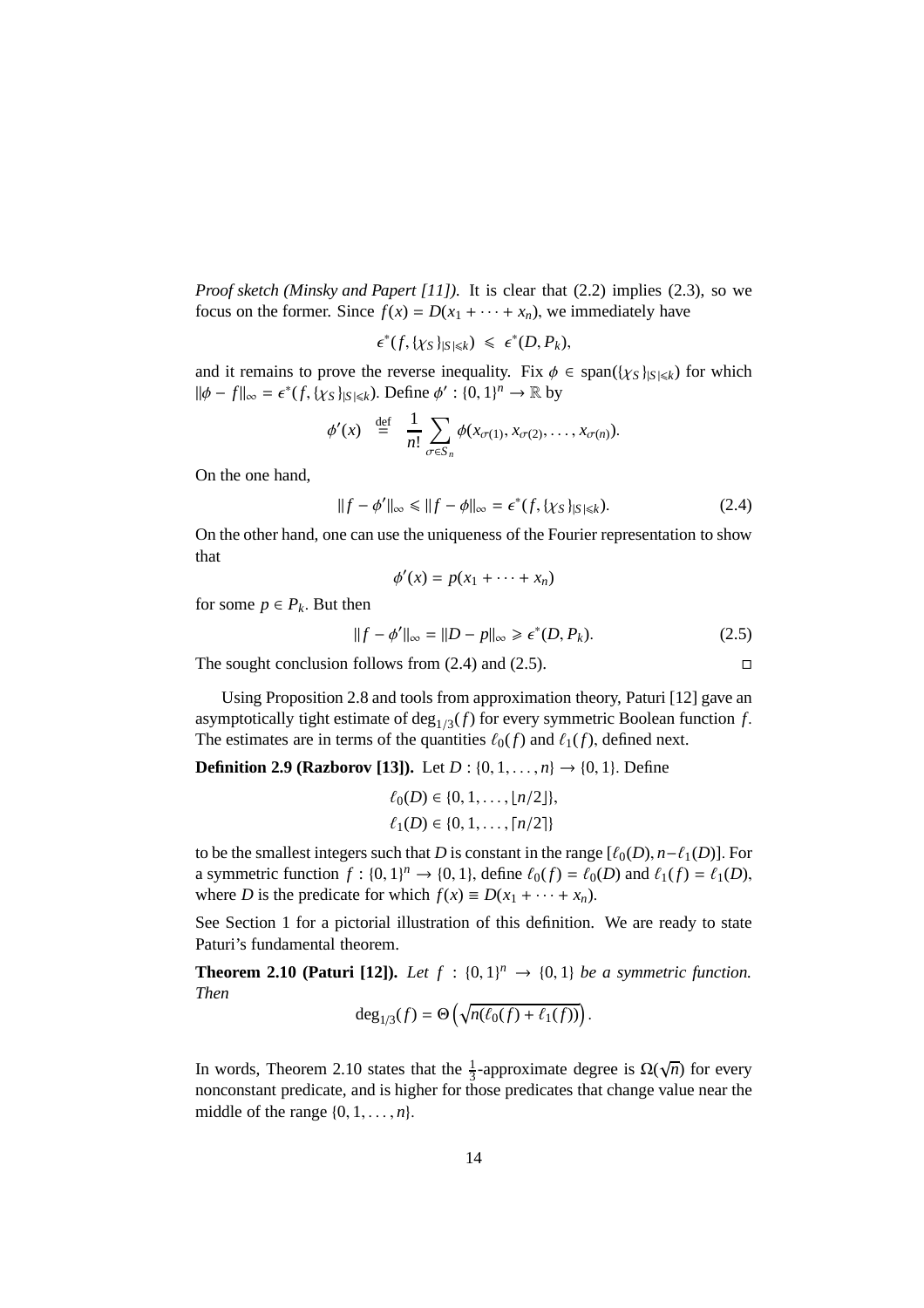# **3 Best Approximation by Polynomials**

This section marks the beginning of our proof. The goal here is to determine, within a logarithmic factor, the approximate degree of every predicate. Specifically, we prove the following theorem:

**Theorem 1.5** (Restated from p. 4). *Let*  $D$  : {0, 1, ..., *n*}  $\rightarrow$  {0, 1} *be a nonconstant predicate.* Let  $\epsilon \in [1/2^n, 1/3]$ . Then

$$
\deg_{\epsilon}(D) = \tilde{\Theta}\left(\sqrt{n(\ell_0(D) + \ell_1(D))} + \sqrt{n \log(1/\epsilon)}\right),\,
$$

*where the*  $\tilde{\Theta}$  *notation suppresses* log *n* factors. Furthermore, the approximating *polynomial for each D and*  $\epsilon$  *is given explicitly.* 

We prove the upper and lower bounds in this result separately, as Lemma 3.4 and Lemma 3.6, in the two subsections that follow.

## **3.1 Upper Bound on the Approximate Degree**

Our construction makes heavy use of the Chebyshev polynomials, which is not surprising given their fundamental role in approximation. The other key ingredient in our proof is *interpolation,* which here amounts to multiplying an imperfect approximator  $p(t)$  by another polynomial  $q(t)$  that zeroes out  $p$ 's mistakes. This interpolation technique is well-known [1, 5] and is vital to exploiting the discrete character of the problem: we are interested in approximation over the discrete set of points {0, 1, . . . , *n*} rather than the more difficult continuous setting, [0, *n*]. Kahn et al. [5], who obtained the special case of Theorem 1.5 for  $D = OR$ , also used the Chebyshev polynomials and interpolation, although in a simpler and much different way.

We start by recalling a few properties of the Chebyshev polynomials, whose proofs can be found in any standard textbook on approximation theory, e.g., [3,14].

**Fact 3.1 (Chebyshev polynomials).** *The d*<sup>th</sup> *Chebyshev polynomial,*  $T_d(t)$ *, has degree d and satisfies the following properties:*

$$
T_d(1) = 1\tag{3.1}
$$

$$
|T_d(t)| \le 1 \qquad \qquad (-1 \le t \le 1) \qquad \qquad (3.2)
$$

$$
T_d'(t) \ge d^2 \qquad (t \ge 1)
$$
\n
$$
(3.3)
$$

$$
T_d(1+\delta) \ge \frac{1}{2} \cdot 2^{d\sqrt{2\delta}} \tag{3.4}
$$

 $2 \le T_{\lceil a \rceil} \Big( 1 + \frac{1}{a^2} \Big)$  $rac{1}{a^2}$  $(a \ge 1)$  (3.5)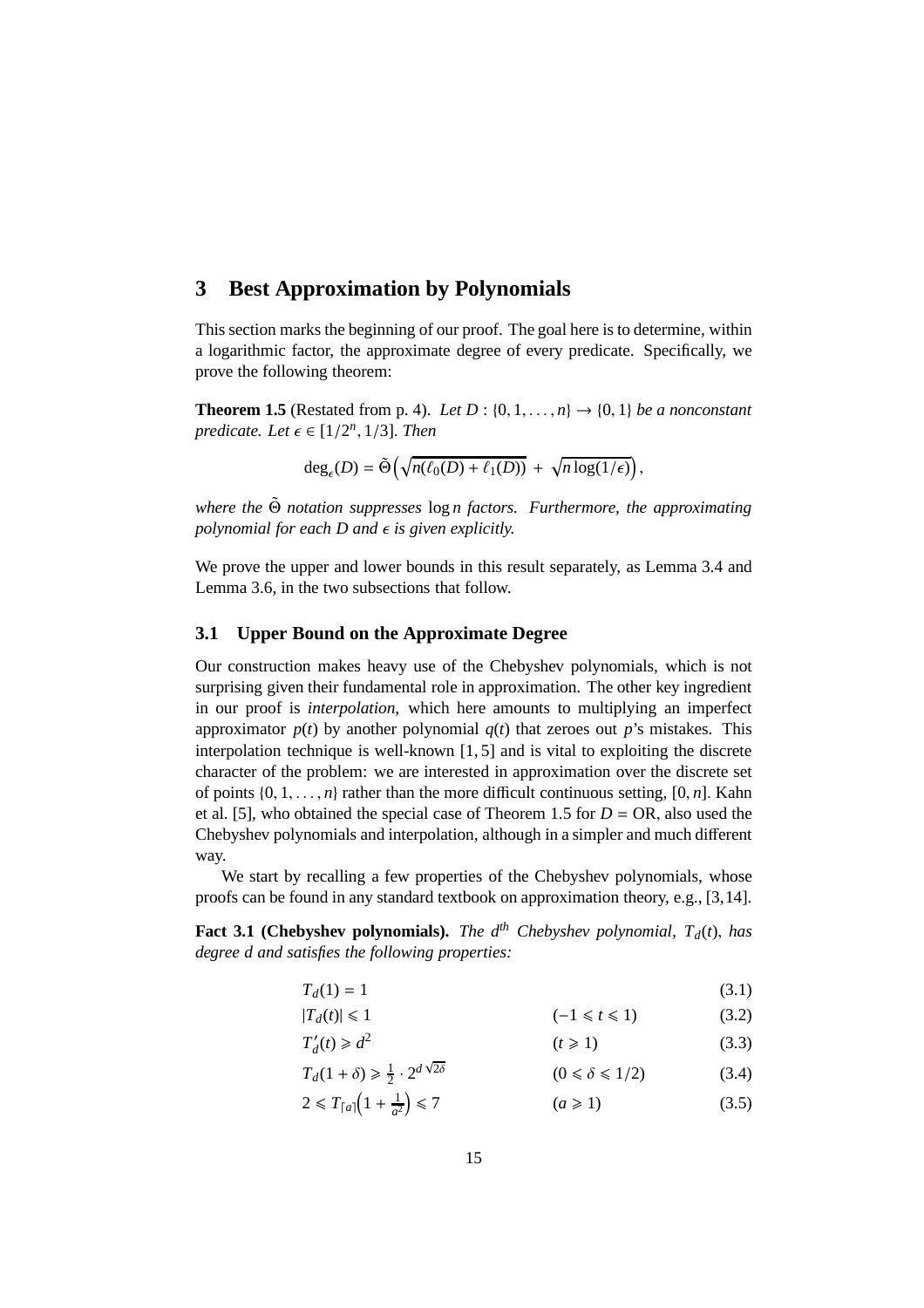At the heart of our construction is the following technical lemma.

**Lemma 3.2.** *Let*  $\ell \ge 0$ ,  $\Delta \ge 1$ , *and*  $d \ge 1$  *be integers with*  $\ell + \Delta \le n/2$ . *Then there is an (explicitly given) polynomial p(t) of degree at most*  $22(d+1)\sqrt{n(\ell+\Delta)}/\Delta$  *with* 

$$
p(n-\ell)=1
$$

*and*

$$
|p(t)| \leq 2^{-d} \qquad \text{for } t \in [0, n] \setminus (n - \ell - \Delta, n - \ell + \Delta).
$$

*Proof.* Let

$$
p_1(t) \stackrel{\text{def}}{=} T_{\left\lceil \sqrt{\frac{n-\ell-\Delta}{\ell+\Delta}} \right\rceil} \left( \frac{t}{n-\ell-\Delta} \right).
$$

One readily verifies the following properties of  $p_1$ :

$$
p_1([0, n - \ell - \Delta]) \subseteq [-1, 1] \qquad \text{by (3.2);}
$$
  
\n
$$
p_1([n - \ell - \Delta, n]) \subseteq [1, 7] \qquad \text{by (3.1), (3.3), (3.5);}
$$
  
\n
$$
p'_1(t) \ge \frac{1}{\ell + \Delta} \text{ for } t \ge n - \ell - \Delta \qquad \text{by (3.3);}
$$
  
\n
$$
p_1(n - \ell) - p_1(n - \ell - \Delta) \ge \frac{\Delta}{\ell + \Delta} \qquad \text{by previous line;}
$$
  
\n
$$
p_1(n - \ell + \Delta) - p_1(n - \ell) \ge \frac{\Delta}{\ell + \Delta} \qquad \text{likewise.}
$$
  
\n(3.6)

Now consider the polynomial

$$
p_2(t) \stackrel{\text{def}}{=} \left(\frac{p_1(t) - p_1(n-\ell)}{8}\right)^2.
$$

In view of (3.6), this new polynomial satisfies

$$
p_2(n-\ell)=0
$$

and

$$
p_2(t) \in \left[\frac{\Delta^2}{64(\ell+\Delta)^2}, 1\right] \qquad \text{for } t \in [0, n] \setminus (n-\ell-\Delta, n-\ell+\Delta).
$$

Finally, let

$$
p_3(t) \stackrel{\text{def}}{=} T_{\left[\frac{8(d+1)(\ell+\Delta)}{\sqrt{2}\Delta}\right]} \left(1 + \frac{\Delta^2}{64(\ell+\Delta)^2} - p_2(t)\right).
$$

Using (3.4) and the properties of *p*<sub>2</sub>, one sees that  $p(t) = p_3(t)/p_3(n - \ell)$  is the desired polynomial. desired polynomial.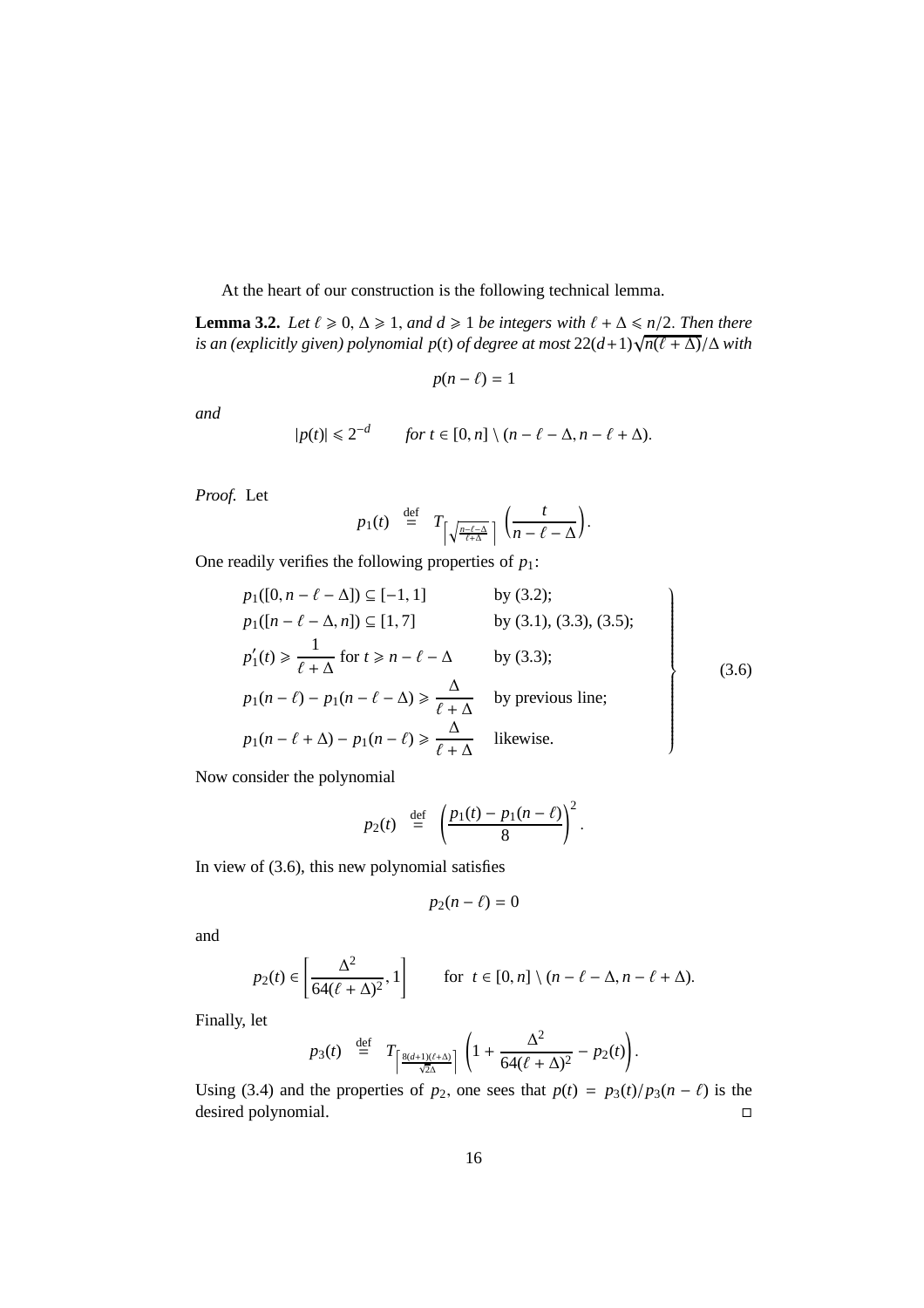There are a large number of distinct predicates on  $\{0, 1, \ldots, n\}$ . To simplify the analysis, we would like to work with a small family of predicates that have simple structure yet allow us to efficiently express any other predicate. A natural choice is the family of predicates  $\text{EXACT}_{\ell}$  for  $\ell = 0, 1, \ldots, n$ , where

$$
\text{EXACT}_{\ell}(t) \stackrel{\text{def}}{=} \begin{cases} 1 & \text{if } t = \ell, \\ 0 & \text{otherwise.} \end{cases}
$$

For a moment, we shall focus on an explicit construction for  $\text{EXACT}_{\ell}$ .

**Lemma 3.3.** *Let*  $0 \le \ell \le n/2$ *. Then for any*  $\epsilon \le 1/3$ *,* 

$$
\deg_{\epsilon}(\text{EXACT}_{\ell}) = \deg_{\epsilon}(\text{EXACT}_{n-\ell}) = O\left(\sqrt{n(\ell+1)}\log n + \sqrt{n\log(1/\epsilon)\log n}\right).
$$

*Proof.* The first equality in the statement of the lemma is obvious, and we concentrate on the second. We may assume that  $\ell \le n/\log^2 n$  and  $\log(1/\epsilon) \le n/\log n$ , since otherwise the claim is trivial. Set

$$
\Delta \stackrel{\text{def}}{=} \left\lceil \frac{\log(1/\epsilon)}{\log n} \right\rceil, \qquad d \stackrel{\text{def}}{=} 3\Delta \lceil \log n \rceil.
$$

Our assumptions about  $\ell$  and  $\epsilon$  imply that  $\ell + \Delta \ll n/2$ , and thus Lemma 3.2 is applicable. Denote by  $p(t)$  the polynomial constructed in Lemma 3.2. Let

$$
q(t) \stackrel{\text{def}}{=} \prod_{\substack{i=-(\Delta-1),\ldots,(\Delta-1) \\ i\neq 0}} (t-(n-\ell+i)).
$$

We claim that the polynomial

$$
r(t) \stackrel{\text{def}}{=} \frac{1}{q(n-\ell)} \cdot p(t)q(t)
$$

is the sought approximation to  $\text{EXACT}_{n-\ell}$ . Indeed, it is easy to verify that *r*(*t*) has the desired degree. For *t* ∈ {0, 1, . . . , *n*} \ {*n* −  $\ell$  − (∆ − 1), . . . , *n* −  $\ell$  + (∆ − 1)},

$$
|r(t) - \text{EXACT}_{n-\ell}(t)| = |r(t)| \leq n^{2(\Delta - 1)} \cdot \frac{1}{2^d} \leq \epsilon.
$$

Since  $r(t) = \text{EXACT}_{n-\ell}(t)$  for all remaining *t*, the proof is complete. □

We now prove the sought upper bound for an arbitrary predicate by repeatedly applying Lemma 3.3.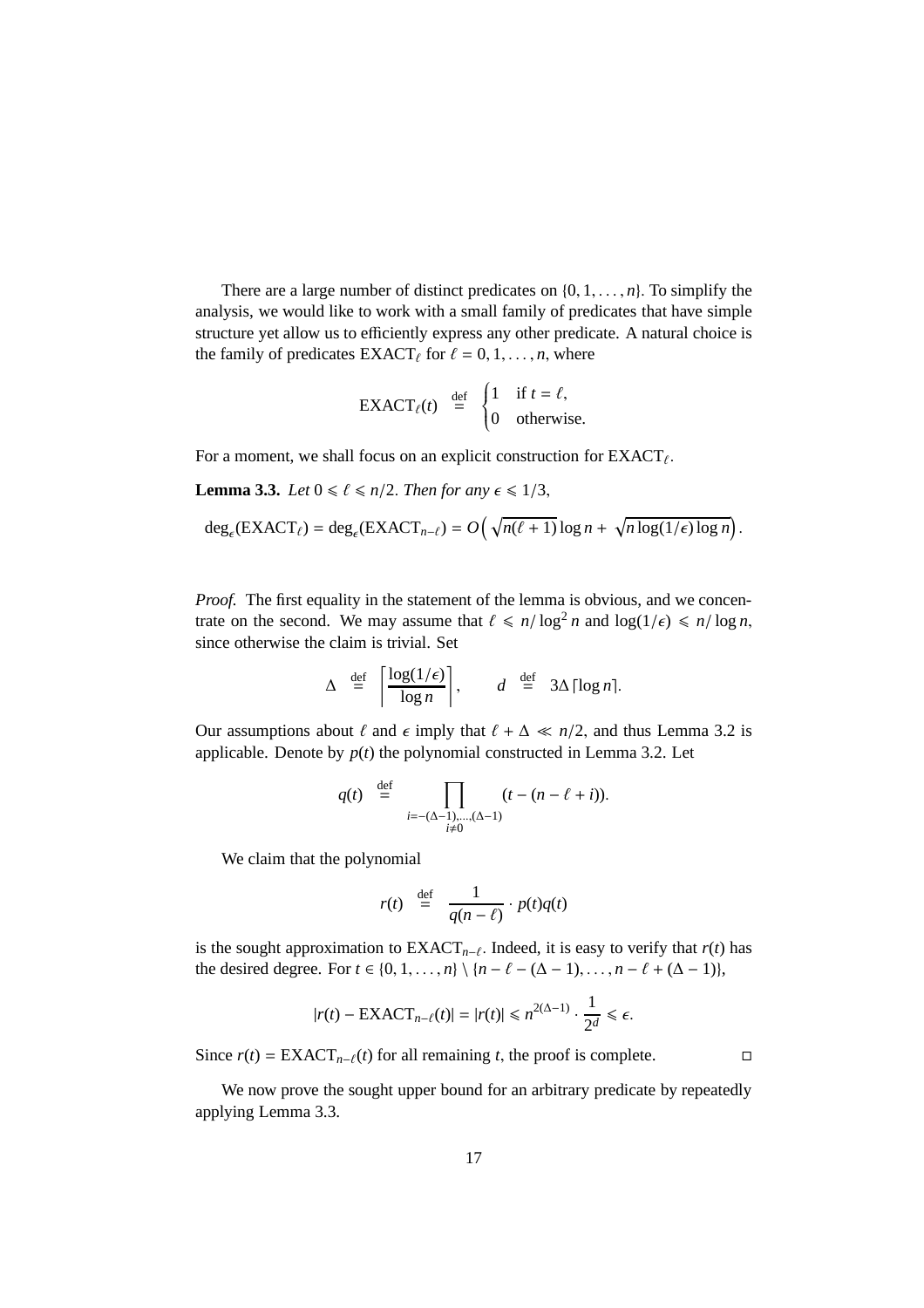**Lemma 3.4 (Upper bound on the approximate degree).** *Let*  $D : \{0, 1, \ldots, n\} \rightarrow$  ${0, 1}$ . *Then for any*  $\epsilon \leq 1/3$ ,

$$
\deg_{\epsilon}(D) \leqslant O\left(\sqrt{n(\ell_0(D) + \ell_1(D))}\log n + \sqrt{n\log(1/\epsilon)\log n}\right).
$$

*Moreover, the approximating polynomial is given explicitly.*

*Proof.* Without loss of generality, we can assume that  $D(\lceil n/2 \rceil) = 0$  (otherwise, work with the negation of *D*). For  $\ell = 0, 1, \ldots, n$ , let  $p_{\ell}(t)$  denote the polynomial that approximates  $\text{EXACT}_{\ell}(t)$  pointwise to within  $\epsilon/n$ , as constructed in Lemma 3.3. Put

$$
p(t) \stackrel{\text{def}}{=} \sum_{\ell \,:\, D(\ell)=1} p_{\ell}(t).
$$

Then clearly  $p(t)$  approximates *D* pointwise to within  $\epsilon$ . It remains to place an upper bound on the degree of *p*:

$$
\deg_{\epsilon}(D) \leq \deg p
$$
\n
$$
\leq \max_{\ell : D(\ell) = 1, \atop \ell < \lceil n/2 \rceil} \{ \deg p_{\ell} \} + \max_{\ell : D(\ell) = 1, \atop \ell > \lceil n/2 \rceil} \{ \deg p_{n-\ell} \}
$$
\n
$$
\leq O\left( \left( \sqrt{n\ell_0(D)} + \sqrt{n\ell_1(D)} \right) \log n + \sqrt{n \log(n/\epsilon) \log n} \right)
$$
\n
$$
\leq O\left( \sqrt{n(\ell_0(D) + \ell_1(D))} \log n + \sqrt{n \log(1/\epsilon) \log n} \right),
$$

where the third inequality follows by Lemma 3.3.

## **3.2 Lower Bound on the Approximate Degree**

Our lower bounds follow by a reduction to  $\text{EXACT}_0$ , the simplest nonconstant predicate, for which Kahn et al. [5] have already proven a tight lower bound.

**Theorem 3.5 (Kahn, Linial, and Samorodnitsky [5, Thm. 2.1 and its proof]).** *Let*  $0 \le k \le n - 1$ . *Then for every polynomial p of degree k,* 

$$
\max_{i=0,1,...,n} |{\text{EXACT}}_0(i) - p(i)| \geq n^{-\Theta(k^2/n)}.
$$

Theorem 3.5 has the following immediate corollary:

**Corollary 3.5.1.** *Let*  $2^{-\Theta(n \log n)} \le \epsilon \le 1/3$ *. Then* 

$$
\deg_{\epsilon}(\text{EXACT}_0) \geq \Omega \left( \sqrt{\frac{n \log(1/\epsilon)}{\log n}} \right).
$$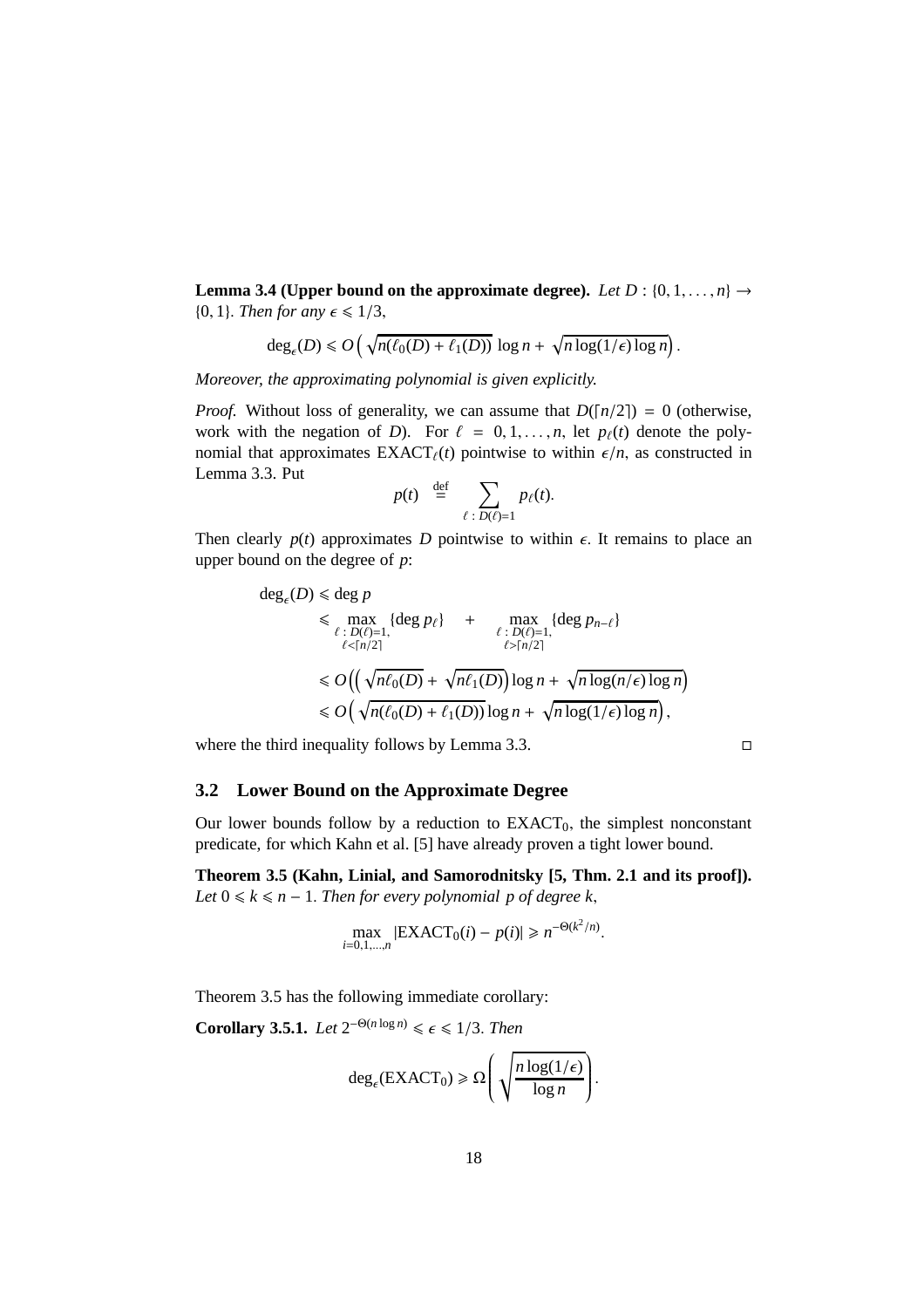We are now in a position to prove the desired lower bound on the approximate degree of any given predicate.

**Lemma 3.6 (Lower bound on the approximate degree).** *Let*  $D$  : {0, 1, ..., *n*}  $\rightarrow$  $\{0, 1\}$  *be a nonconstant predicate. Then for*  $2^{-\Theta(n \log n)} \le \epsilon \le 1/3$ ,

$$
\deg_{\epsilon}(D) \ge \Omega\left(\sqrt{n(\ell_0(D) + \ell_1(D))} + \sqrt{\frac{n\log(1/\epsilon)}{\log n}}\right)
$$

*Proof.* In view of Paturi's result (Theorem 2.10), it suffices to show that

$$
\deg_{\epsilon}(D) \ge \Omega\left(\sqrt{\frac{n\log(1/\epsilon)}{\log n}}\right). \tag{3.7}
$$

.

Abbreviate  $\ell = \ell_0(D)$ . We can assume that  $\ell \le n/5$  since otherwise the claim follows trivially from Theorem 2.10. Consider the predicate EXACT<sub>0</sub> on  $\lfloor n/5 \rfloor$ bits. By Corollary 3.5.1,

$$
\deg_{\epsilon}(\text{EXACT}_0) \ge \Omega\left(\sqrt{\frac{n\log(1/\epsilon)}{\log n}}\right)
$$
 (3.8)

On the other hand,

$$
EXACT_0(t) = (1 - 2D(\ell)) \cdot D(t + \ell - 1) + D(\ell),
$$

so that

$$
\deg_{\epsilon}(\text{EXACT}_0) \leq \deg_{\epsilon}(D). \tag{3.9}
$$

Equations (3.8) and (3.9) imply (3.7), thereby completing the proof.  $\Box$ 

# **4 Approximating a Function of Events**

We now turn to the proof of our main results, Theorems 1.2 and 1.3. Fix an arbitrary function  $f : \{0, 1\}^n \to \{0, 1\}$ . For events  $A_1, \ldots, A_n$  in a probability space  $\mathscr{P}$ , let

$$
\mathbf{Pr}[f(A_1,\ldots,A_n)] \stackrel{\text{def}}{=} \mathbf{Pr}\left[\bigcup_{x:f(x)=1} \left(\bigcap_{i:x_i=0} \overline{A_i} \bigcap_{i:x_i=1} A_i\right)\right].
$$

Suppose that  $\Pr[\bigcap_{i \in S} A_i]$  is given for each *S* with  $|S| \le k$ . Our goal here is show how to use this information to efficiently construct a near-optimal approximation to **Pr**[ $f(A_1, \ldots, A_n)$ ]. Our discussion will revolve around the quantity  $\delta^*(f, k)$ , defined next.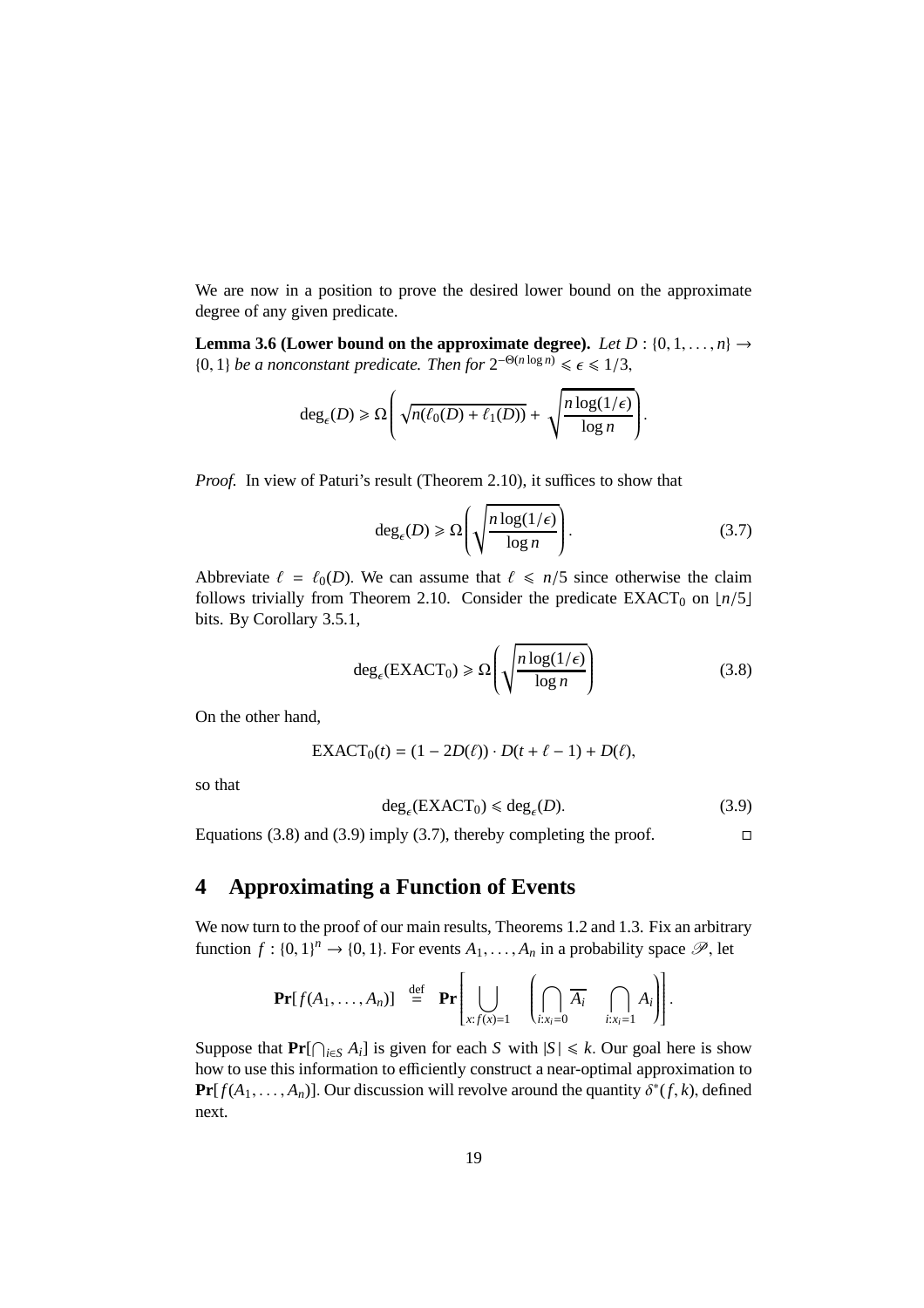**Definition 4.1.** Let  $f : \{0, 1\}^n \to \{0, 1\}$  and  $0 \le k \le n$ . Define

$$
\delta^*(f,k) \stackrel{\text{def}}{=} \sup \left\{ \Pr_{\mathcal{P}_1}[f(A_1,\ldots,A_n)] - \Pr_{\mathcal{P}_2}[f(B_1,\ldots,B_n)] \right\},
$$

where the supremum is taken over all probability spaces  $\mathscr{P}_1$  and  $\mathscr{P}_2$ , over all events  $A_1, \ldots, A_n$  in  $\mathcal{P}_1$ , and over all events  $B_1, \ldots, B_n$  in  $\mathcal{P}_2$ , such that

$$
\Pr_{\mathcal{P}_1} \left[ \bigcap_{i \in S} A_i \right] = \Pr_{\mathcal{P}_2} \left[ \bigcap_{i \in S} B_i \right] \qquad \text{for } |S| \le k. \tag{4.1}
$$

In words,  $\delta^*(f, k)$  is the best error achievable in approximating  $\Pr[f(A_1, \ldots, A_n)]$ in principle, information-theoretically, if unlimited computing power is available.

For a symmetric function  $f(x) \equiv D(x_1 + \cdots + x_n)$ , the notation we have established in this section relates as follows to the notation of the Introduction:

$$
\mathbf{Pr}[f(A_1,\ldots,A_n)] = \mathbf{Pr}\Big[D(\mathbf{I}[A_1] + \cdots + \mathbf{I}[A_n]) = 1\Big],
$$
  

$$
\delta^*(f,k) = \delta^*(D,k).
$$

We need the more general notation because much of the development in this section takes place in the setting of arbitrary functions  $f : \{0, 1\}^n \to \{0, 1\}$ , even though our ultimate results are for *symmetric* functions. This approach makes the proof cleaner and more modular, in addition to yielding partial results for *nonsymmetric* functions.

Our immediate goal is to understand the quantitative behavior of  $\delta^*(f, k)$ . To this end, we will show that the arbitrary probability spaces in the definition of  $\delta^*(f, k)$  can in fact be restricted to probability distributions on  $\{0, 1\}^n$ .

**Definition 4.2 (Induced distribution).** Let  $E_1, \ldots, E_n$  be events in a probability space  $\mathcal{P}$ . The *distribution on*  $\{0, 1\}^n$  *induced by*  $\mathcal{P}, E_1, \ldots, E_n$  is defined as

$$
\mu(x) \stackrel{\text{def}}{=} \mathbf{Pr} \left[ \bigcap_{i:x_i=0} \overline{E_i} \bigcap_{i:x_i=1} E_i \right].
$$

**Proposition 4.3.** *Let*  $E_1, \ldots, E_n$  *be events in a probability space*  $\mathscr P$ *. Let*  $\mu$  *be the* distribution on  $\{0, 1\}^n$  induced by  $\mathscr{P}, E_1, \ldots, E_n$ . Then for every  $g : \{0, 1\}^n \to$ {0, 1},

$$
\mathbf{Pr}[g(E_1,\ldots,E_n)] = \mathbf{E}_{x\sim\mu}[g(x)].
$$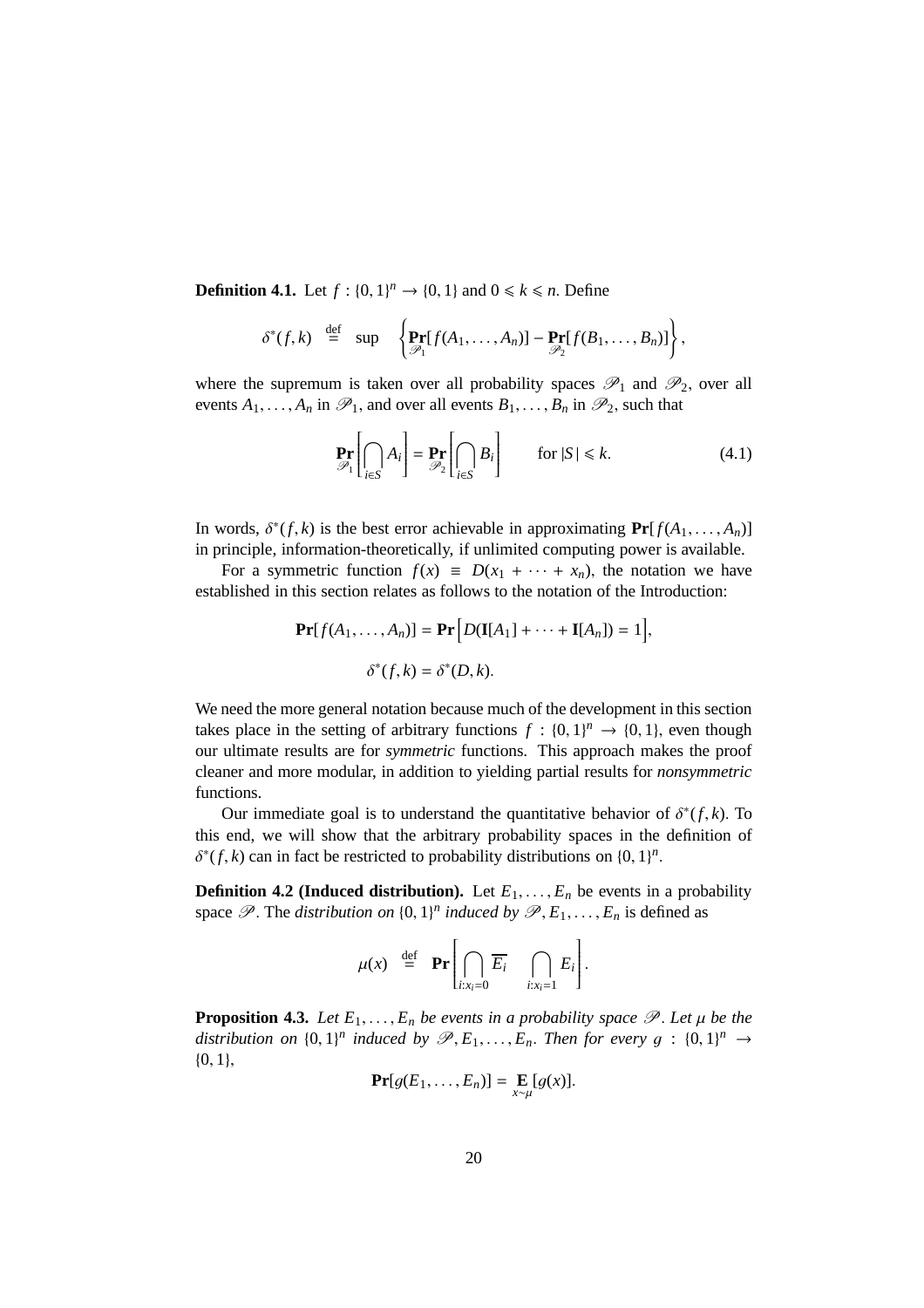*Proof:*

$$
\mathbf{Pr}[g(E_1,\ldots,E_n)] = \sum_{x\in\{0,1\}^n} g(x) \cdot \mathbf{Pr}\left[\bigcap_{i:x_i=0} \overline{E_i} \bigcap_{i:x_i=1} E_i\right] = \sum_{x\in\{0,1\}^n} g(x)\mu(x)
$$

$$
= \mathbf{E}\left[g(x)\right].
$$

At this point, we are ready to simplify  $\delta^*(f, k)$  as promised. For a set  $S \subseteq [n]$ , define  $AND_S : \{0, 1\}^n \to \{0, 1\}$  by

$$
AND_S(x) \stackrel{\text{def}}{=} \bigwedge_{i \in S} x_i = \prod_{i \in S} x_i.
$$

In particular,  $AND_{\theta} \equiv 1$ .

**Lemma 4.4.** *Let*  $f : \{0, 1\}^n \to \{0, 1\}$  *and*  $0 \le k \le n$ *. Then* 

$$
\delta^*(f,k) = \max_{\alpha,\beta} \left\{ \mathbf{E}_\alpha[f(x)] - \mathbf{E}_\beta[f(x)] \right\},\tag{4.2}
$$

*where the maximum is taken over all probability distributions* α, β *on* {0, 1} *n such that*  $\mathbf{E}_{x \sim a}[\text{AND}_S(x)] = \mathbf{E}_{x \sim \beta}[\text{AND}_S(x)]$  *for*  $|S| \le k$ .

*Proof.* Fix probability spaces  $\mathcal{P}_1$ ,  $\mathcal{P}_2$ , events  $A_1, \ldots, A_n$  in  $\mathcal{P}_1$ , and events  $B_1, \ldots, B_n$  in  $\mathcal{P}_2$ , such that (4.1) holds. Let  $\alpha$  and  $\beta$  be the distributions on  $\{0, 1\}^n$  induced by  $\mathscr{P}_1, A_1, \ldots, A_n$  and  $\mathscr{P}_2, B_1, \ldots, B_n$ , respectively. Then by Proposition 4.3,

$$
\mathbf{E}_{x \sim \alpha}[f(x)] - \mathbf{E}_{x \sim \beta}[f(x)] = \mathbf{Pr}[f(A_1, \dots, A_n)] - \mathbf{Pr}[f(B_1, \dots, B_n)]
$$

and

$$
\mathbf{E}_{x \sim \alpha}[\text{AND}_S(x)] = \mathbf{E}_{x \sim \beta}[\text{AND}_S(x)] \quad \text{for } |S| \le k.
$$

Letting  $\delta$  stand for the right-hand side of (4.2), we conclude that  $\delta^*(f, k) \leq \delta$ .

It remains to show that  $\delta^*(f, k) \ge \delta$ . Given a probability distribution  $\mu$  on  $\{0, 1\}^n$ , there is an obvious discrete probability space  $\mathscr P$  and events  $E_1, \ldots, E_n$  in it that induce  $\mu$ : simply let  $\mathcal{P} = \{0, 1\}^n$  with  $E_i$  defined to be the event that  $x_i = 1$ , where  $x \in \{0, 1\}^n$  is distributed according to  $\mu$ . This allows us to reverse the argument of the previous paragraph (again using Proposition 4.3) and show that  $\delta^*(f, k) \ge \delta$ .  $\Box$ 

With  $\delta^*(f, k)$  thus simplified, we relate it to a quantity that is easy to estimate.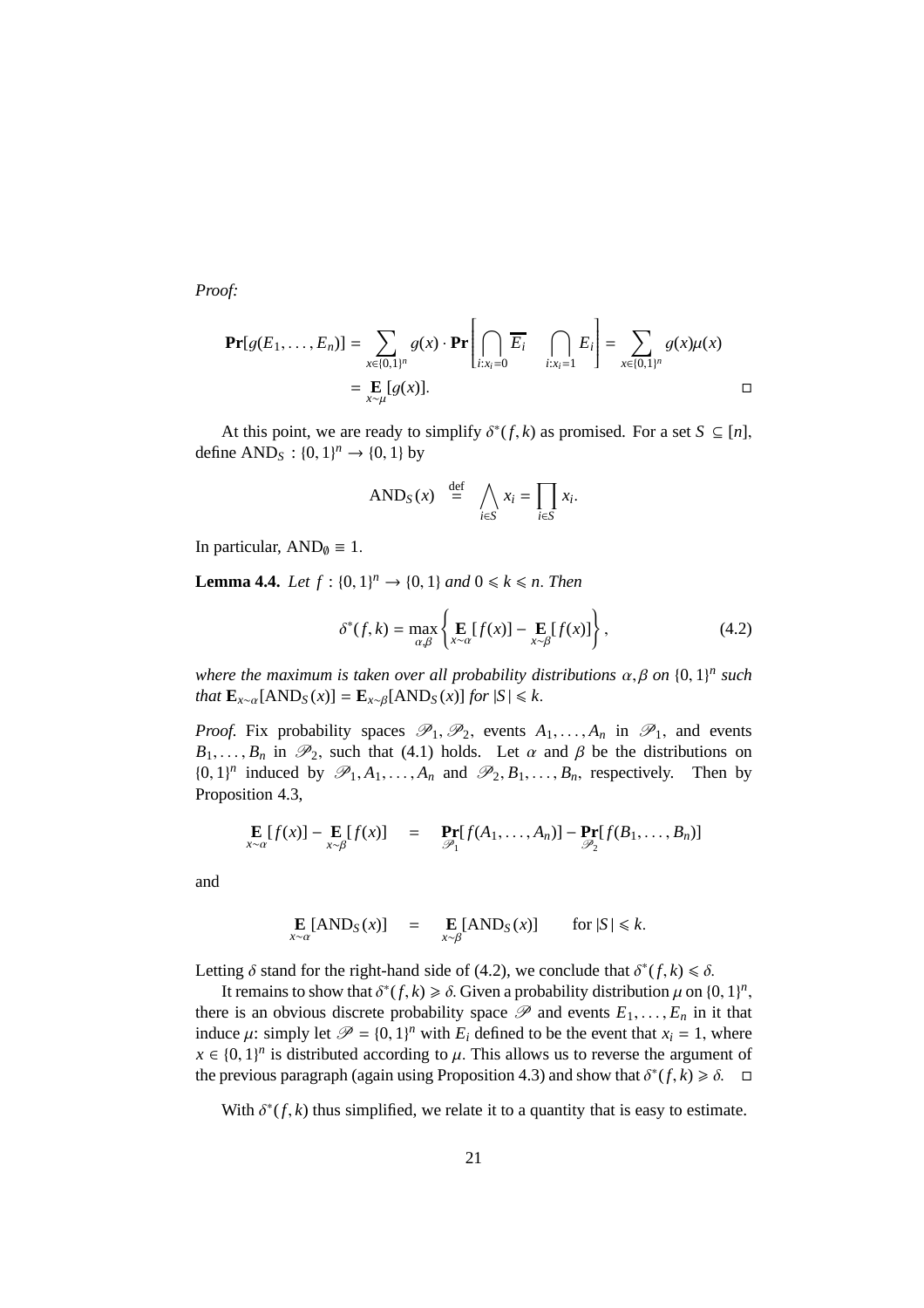**Theorem 1.4** (Restated from p. 4). Let  $f : \{0, 1\}^n \rightarrow \{0, 1\}$  be arbitrary and  $0 \le$  $k \leq n$ . *Then* 

$$
\delta^*(f,k) = 2\,\epsilon^*(f,\Phi),
$$

*where*  $\Phi = \{AND_S : |S| \le k\}.$ 

*Proof.* In view of the Approximation/Orthogonality Principle (Theorem 2.3), it suffices to prove that

$$
\delta^*(f,k) = 2\gamma^*(f,\Phi).
$$

The remainder of the proof is establishes this equality.

To rephrase Lemma 4.4,

$$
\delta^*(f,k) = \max_{\alpha,\beta} \left\{ \sum_{x \in \{0,1\}^n} [\alpha(x) - \beta(x)] f(x) \right\},\tag{4.3}
$$

where the maximum is over distributions  $\alpha$  and  $\beta$  on  $\{0, 1\}^n$  such that

$$
\sum_{x \in \{0,1\}^n} [\alpha(x) - \beta(x)] \text{ AND}_S(x) = 0 \quad \text{for } |S| \le k.
$$

Let  $\alpha$ ,  $\beta$  be distributions for which the maximum is attained in (4.3). Setting  $\psi$  =  $(\alpha - \beta)/2$ , we see that  $\sum_{x \in \{0,1\}^n} |\psi(x)| \le 1$  and thus  $\delta^*(f, k) \le 2\gamma^*(f, \Phi)$ .

It remains to show that  $\gamma^*(f, \Phi) \leq \delta^*(f, k)/2$ . Suppose first that  $\gamma^*(f, \Phi) = 0$ . Since  $\delta^*(f, k) \ge 0$  always and  $\delta^*(f, k) \le 2\gamma^*(f, \Phi) = 0$  by the first part of the proof, the theorem is true in this case.

Finally, suppose that  $\gamma^*(f, \Phi) > 0$  and let  $\psi$  be a real function for which the maximum is achieved in (2.1). Then necessarily  $\sum_{x \in \{0,1\}^n} |\psi(x)| = 1$ . Since  $\psi$  is orthogonal to the constant function  $1 \in \Phi$ , we also have  $\sum_{x \in \{0,1\}^n} \psi(x) = 0$ . The last two sentences allow us to write

$$
\psi = \frac{1}{2}(\alpha - \beta),
$$

where  $\alpha$  and  $\beta$  are suitable probability distributions over  $\{0, 1\}^n$ . Then (4.3) shows that  $\gamma^*(f, \Phi) \leq \delta^*(f, k)/2$ , as desired.

Theorem 1.4, which we have just proved, is the crux of our argument. It shows that  $\delta^*(f, k)$  measures how well f can be approximated by a multivariate polynomial in  $x_1, \ldots, x_n$  of degree *k*. Observe that Theorem 1.4 holds for *every* function  $f : \{0, 1\}^n \to \{0, 1\}$ . For the special case of symmetric functions, we have already obtained (Section 3) tight estimates of the best error achievable by a polynomial of a given degree *k*. By combining these estimates with Theorem 1.4, we now prove the main result of the paper.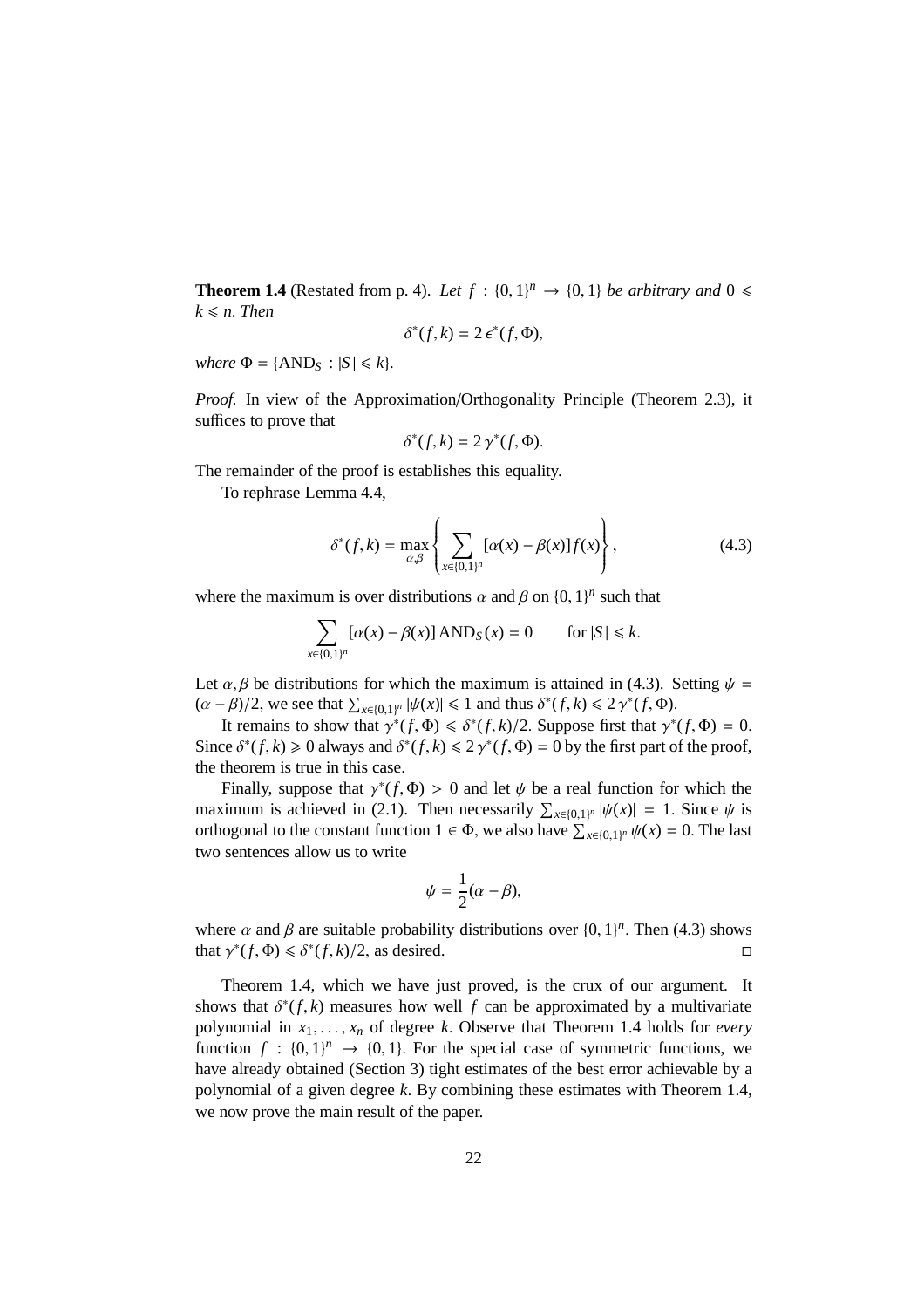**Theorem 4.5 (Restatement of Theorems 1.2 and 1.3).** *Let*  $f : \{0, 1\}^n \to \{0, 1\}$  *be a* nonconstant symmetric function. Put  $\ell = \ell_0(f) + \ell_1(f)$ . Then

$$
\begin{aligned}\n\delta^*(f,k) &= \Theta(1) & \text{if} & k \leq \Theta\left(\sqrt{n\ell}\right), \\
\delta^*(f,k) & \in \left[2^{-\Theta\left(\frac{k^2 \log n}{n}\right)}, 2^{-\Theta\left(\frac{k^2}{n \log n}\right)}\right] & \text{if} & \Theta\left(\sqrt{n\ell} \log n\right) \leq k \leq \Theta(n).\n\end{aligned}
$$

 $Furthermore, for every  $k \geq \Theta\left(\sqrt{n\ell} \log n\right)$ , there are reals  $a_0, a_1, \ldots, a_k$ , com$ *putable in time* poly(*n*), *such that*

$$
\mathbf{Pr}[f(A_1,\ldots,A_n)] \quad - \quad \sum_{j=0}^k a_j \sum_{S:|S|=j} \mathbf{Pr}\left[\bigcap_{i\in S} A_i\right] \ \Bigg| \leq 2^{-\Theta\left(\frac{k^2}{n\log n}\right)}
$$

*for any events*  $A_1, \ldots, A_n$  *in any probability space*  $\mathcal{P}$ *.* 

I I I I I ╿ I I

*Proof.* By hypothesis,  $f(x) \equiv D(x_1 + \cdots + x_n)$  for a suitable nonconstant predicate *D* : {0, 1, . . . , *n*}  $\rightarrow$  {0, 1}. Put  $\Phi = {\text{AND}_S : |S| \le k}$ . We have:

$$
\delta^*(f, k) = 2 \epsilon^*(f, \Phi) \qquad \text{by Theorem 1.4}
$$
  
=  $2 \epsilon^*(f, \{ \chi_S \}_{|S| \le k})$  since  $\text{span}(\Phi) = \text{span}(\{\chi_S \}_{|S| \le k})$   
=  $2 \epsilon^*(D, P_k)$  by Proposition 2.8. (4.4)

By Theorem 2.10 and Lemmas 3.4 and 3.6,

$$
\epsilon^*(D,P_k) \in \begin{cases} \Theta(1) & \quad \text{if} \quad k \leq \Theta\left(\sqrt{n\ell}\right), \\ \\ \left[2^{-\Theta\left(\frac{k^2 \log n}{n}\right)}, 2^{-\Theta\left(\frac{k^2}{n \log n}\right)}\right] & \quad \text{if} \quad \Theta\left(\sqrt{n\ell} \log n\right) \leq k \leq \Theta(n). \end{cases}
$$

In view of (4.4), this proves the claim regarding  $\delta^*(f, k)$ .

We now turn to the claim regarding  $a_0, a_1, \ldots, a_k$ . For  $k \geq \Theta\left(\sqrt{n\ell} \log n\right)$ , Lemma 3.4 gives an explicit univariate polynomial  $p(t)$  of degree at most  $k$  such that

$$
|f(x) - p(x_1 + \dots + x_n)| \leq 2^{-\Theta\left(\frac{k^2}{n\log n}\right)} \quad \text{for all } x \in \{0, 1\}^n. \tag{4.5}
$$

Fix a probability space  $\mathscr P$  and events  $A_1, \ldots, A_n$  in it. Let  $\mu$  be the distribution on  $\{0, 1\}^n$  induced by  $\mathscr{P}, A_1, \ldots, A_n$ . We claim that the quantity

$$
\mathop{\mathbf{E}}_{x\sim\mu}[p(x_1+\cdots+x_n)]
$$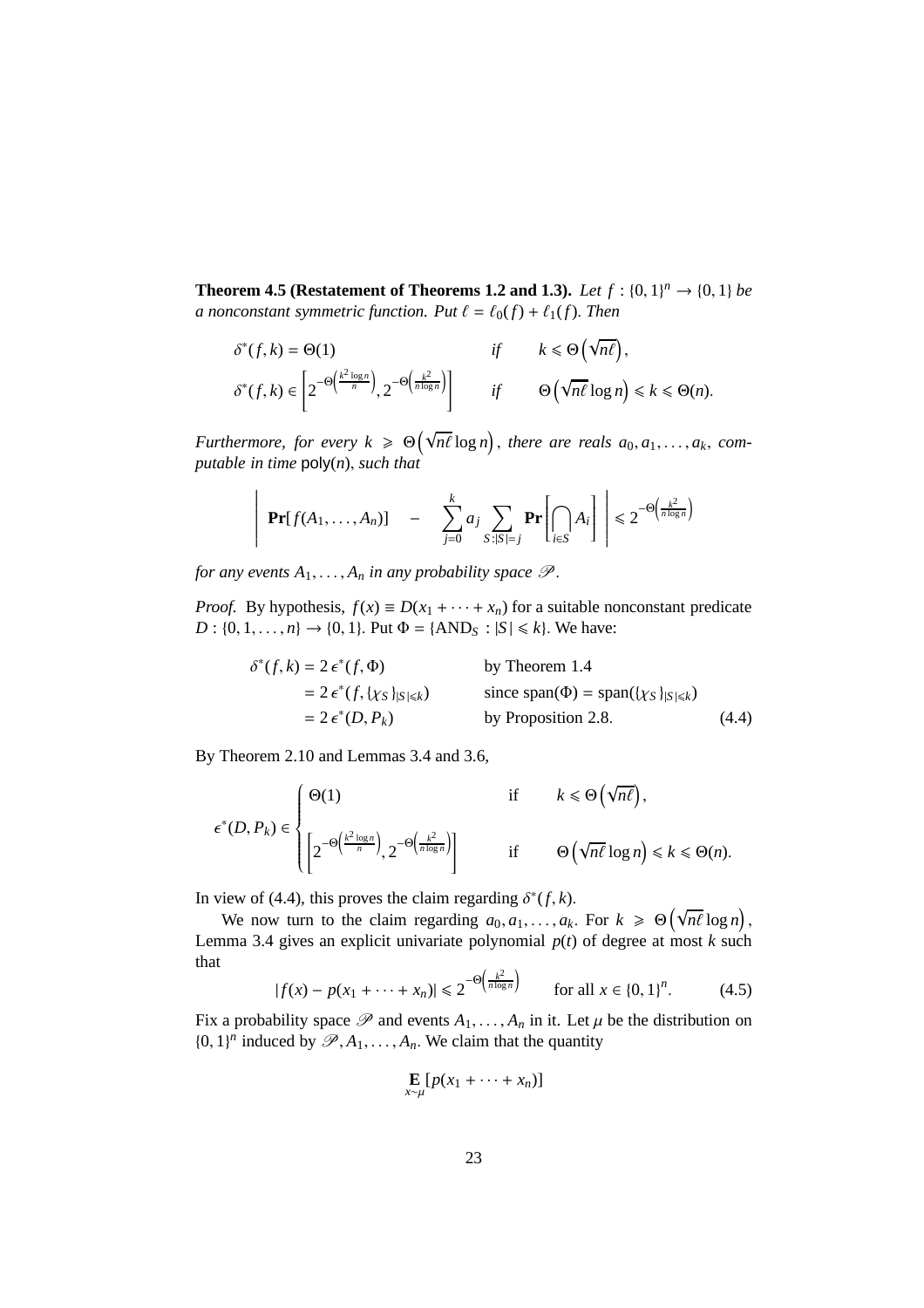is the desired approximator of  $\Pr[f(A_1, \ldots, A_n)]$ . Indeed,

$$
\mathbf{E}_{x\sim\mu}[p(x_1 + \cdots + x_n)] = \mathbf{E}_{x\sim\mu} \left[ \sum_{j=0}^k a_j \sum_{|S|=j} \prod_{i \in S} x_i \right] = \sum_{j=0}^k a_j \sum_{|S|=j} \mathbf{E}_{x\sim\mu} \left[ \prod_{i \in S} x_i \right]
$$
  
Prop. 4.3 
$$
\sum_{j=0}^k a_j \sum_{|S|=j} \mathbf{Pr} \left[ \bigcap_{i \in S} A_i \right],
$$

where the reals  $a_0, a_1, \ldots, a_k$  are uniquely determined by the polynomial p, itself explicitly given. It is also clear that  $a_0, a_1, \ldots, a_k$  can be computed from the coefficients of *p* in time poly(*n*). Thus, the quantity  $\mathbf{E}_{x \sim \mu}[p(x_1 + \cdots + x_n)]$  has the desired representation. It remains to verify that it approximates  $Pr[f(A_1, \ldots, A_n)]$ as claimed:

$$
\left|\Pr[f(A_1,\ldots,A_n)] - \underset{x\sim\mu}{\mathbf{E}}[p(x_1+\cdots+x_n)]\right| \xrightarrow{\text{Prop. 4.3}} \left|\underset{\leqslant}{\mathbf{E}}[f(x) - p(x_1+\cdots+x_n)]\right|
$$
\n
$$
\xrightarrow{\text{(4.5)}} 2^{-\Theta\left(\frac{k^2}{n\log n}\right)} \square
$$

# **5 Lower Bounds for Agnostic Learning**

We now use the proof technique of the previous section to obtain new lower bounds for agnostic learning (Theorem 1.6). The following definition formalizes the object of our study.

**Definition 5.1.** Let  $f : \{0, 1\}^n \to \{0, 1\}$  and  $0 \le k \le n$ . Define

$$
\Gamma^*(f,k) \stackrel{\text{def}}{=} \max_{\lambda} \left\{ \Pr_{(x,y) \sim \lambda} [f(x) = y] \right\},\,
$$

where the maximum is taken over all distributions  $\lambda$  over  $\{0, 1\}^n \times \{0, 1\}$  such that

$$
\Pr_{(x,y)\sim\lambda}[g(x) = y] = \frac{1}{2}
$$
 (5.1)

for every  $g: \{0, 1\}^n \to \{0, 1\}$  that depends on *k* or fewer variables.

Observe that the maximization in Definition 5.1 is over a nonempty compact set that contains the uniform distribution. Our goal will be to show that

$$
\Gamma^*\left(f, \Theta\left(\sqrt{n(\ell_0(f) + \ell_1(f))}\right)\right) \geq 1 - \epsilon
$$

for every symmetric function *f* and every constant  $\epsilon > 0$ . In other words, even though the training examples agree with  $f$  to within  $\epsilon$ , no hypothesis that depends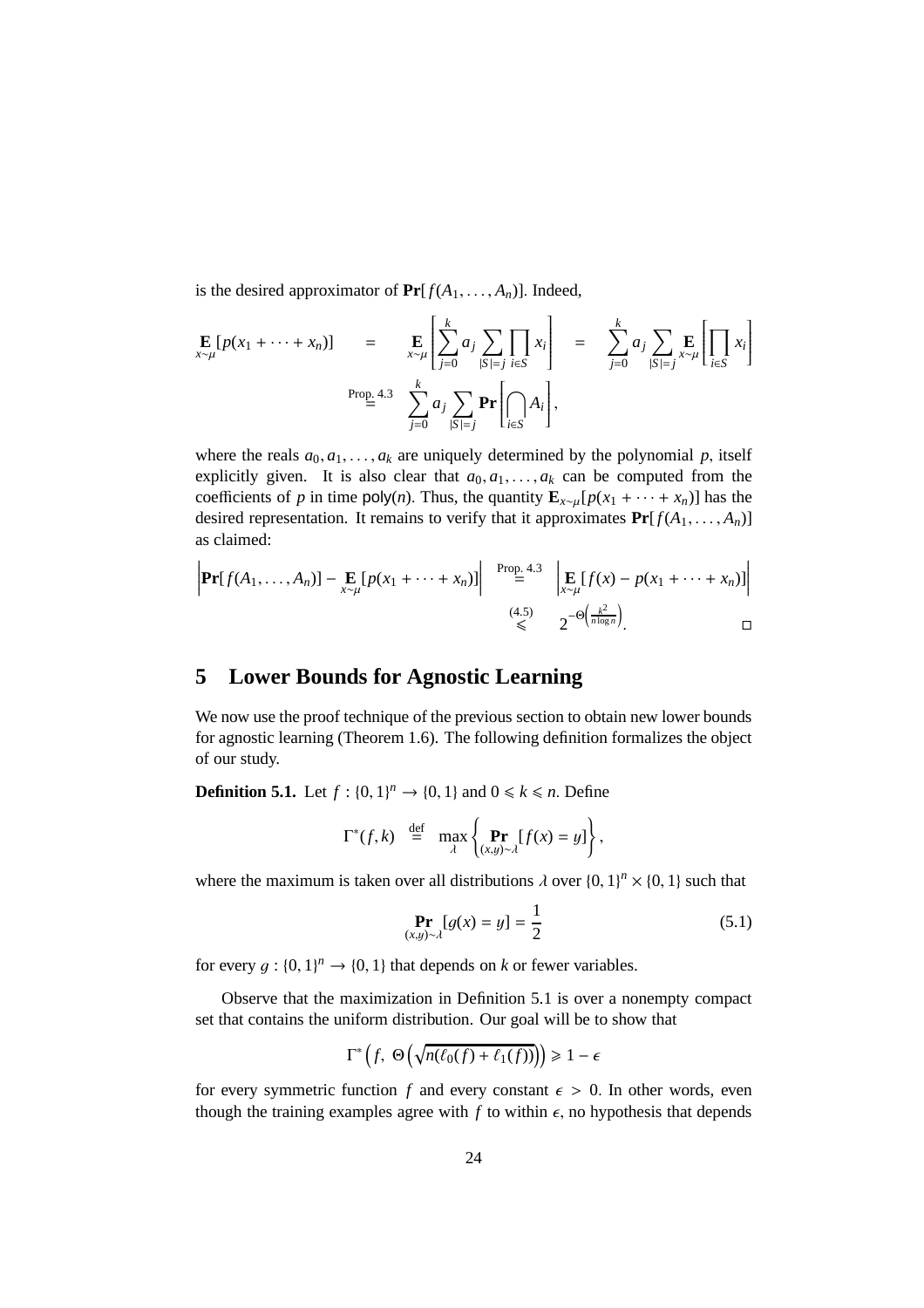on few variables can match the data better than random. Our strategy will be to relate  $\Gamma^*(f, k)$  to the best error and modulus of orthogonality, quantities for which have developed considerable intuition.

**Lemma 5.2.** Let  $\lambda$  be a distribution on  $\{0, 1\}^n \times \{0, 1\}$ . Then for every  $f : \{0, 1\}^n \to$ {0, 1},

$$
\mathbf{Pr}_{(x,y)\sim\lambda}[f(x) = y] = \mathbf{Pr}_{(x,y)\sim\lambda}[y = 0] + \sum_{x \in \{0,1\}^n} (\lambda(x, 1) - \lambda(x, 0)) f(x).
$$

*Proof:*

$$
\begin{aligned}\n\mathbf{Pr}_{(x,y)\sim\lambda}[f(x) = y] &= \mathbf{Pr}_{(x,y)\sim\lambda}[f(x) = y = 0] + \mathbf{Pr}_{(x,y)\sim\lambda}[f(x) = y = 1] \\
&= \sum_{x} \lambda(x,0)(1 - f(x)) + \sum_{x} \lambda(x,1)f(x) \\
&= \sum_{x} (\lambda(x,1) - \lambda(x,0))f(x) + \sum_{x} \lambda(x,0) \\
&= \sum_{x} (\lambda(x,1) - \lambda(x,0))f(x) + \mathbf{Pr}_{(x,y)\sim\lambda}[y = 0].\n\end{aligned}
$$

We are now in a position to express  $\Gamma^*(f, k)$  in terms of a quantity that is easy to estimate.

**Theorem 5.3.** *Let*  $f : \{0, 1\}^n \to \{0, 1\}$  *and*  $0 \le k \le n$ *. Then* 

$$
\Gamma^*(f,k) = \frac{1}{2} + \epsilon^*(f, \Phi),
$$

*where*  $\Phi = \{ \chi_S : |S| \leq k \}.$ 

*Proof.* By the Approximation/Orthogonality Principle (Theorem 2.3), it suffices to show that 1

$$
\Gamma^*(f,k) = \frac{1}{2} + \gamma^*(f, \Phi).
$$

Let  $\lambda$  be a distribution on  $\{0, 1\}^n \times \{0, 1\}$  for which (5.1) holds. Setting  $g = 0$  gives:

$$
\Pr_{(x,y)\sim\lambda}[y=0]=\frac{1}{2}.
$$

Lemma 5.2 now yields the following convenient characterization of  $\Gamma^*(f, k)$ :

$$
\Gamma^*(f,k) = \frac{1}{2} + \max_{\lambda} \left\{ \sum_{x} (\lambda(x,1) - \lambda(x,0)) f(x) \right\},\,
$$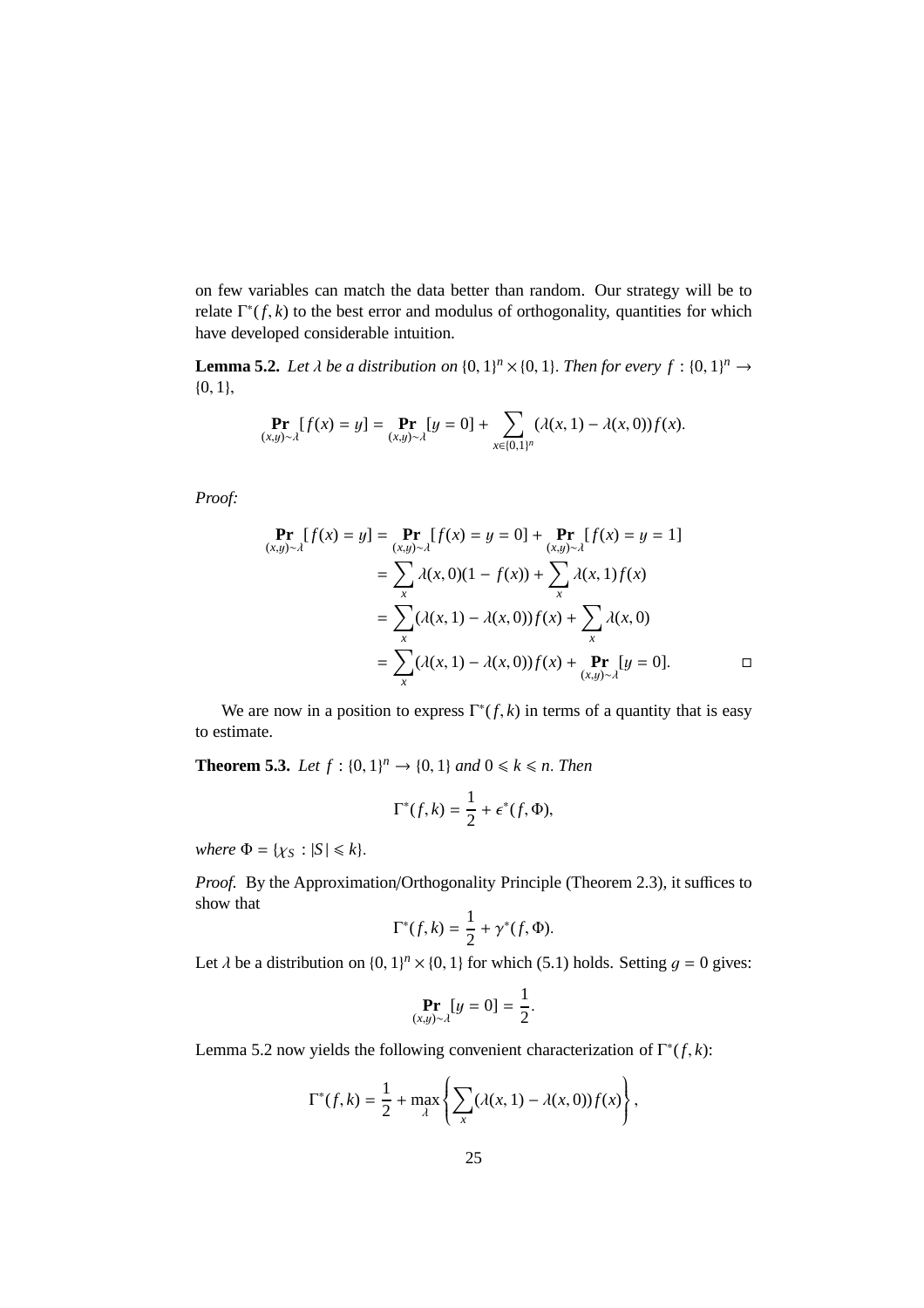where the maximum is over all distributions  $\lambda$  on  $\{0, 1\}^n \times \{0, 1\}$  such that

$$
\sum_x (\lambda(x,1)-\lambda(x,0))g(x)=0
$$

for every function  $g: \{0, 1\}^n \to \{0, 1\}$  that depends on *k* or fewer variables. With this new characterization, it is not difficult to show that  $\Gamma^*(f, k) = 1/2 + \gamma^*(f, \Phi)$ . The argument is closely analogous to the one we gave in Theorem 1.4, and we do not repeat it here.

Theorem 5.3 is the backbone of this section and holds for arbitrary functions. In view of Paturi's work, it yields our sought result for symmetric functions.

**Theorem 1.6** (Restated from p. 6). Let  $D : \{0, 1, \ldots, n\} \rightarrow \{0, 1\}$  be a predicate *and*  $f(x) \stackrel{\text{def}}{=} D(x_1 + \cdots + x_n)$ . Let  $\epsilon > 0$  be an arbitrary constant. Then there is a  $distribution \lambda on \{0, 1\}^n \times \{0, 1\}$  *such that* 

$$
\Pr_{(x,y)\sim\lambda}[f(x) = y] \ge 1 - \epsilon
$$

*and*

$$
\Pr_{(x,y)\sim\lambda}[g(x) = y] = \frac{1}{2}
$$

*for every*  $g : \{0,1\}^n \rightarrow \{0,1\}$  *that depends on at most c*  $\sqrt{n(\ell_0(D) + \ell_1(D))}$ *variables, where*  $c = c(\epsilon)$  *is a constant.* 

*Proof.* In view of Theorem 5.3, we need only show that

$$
\epsilon^*(f, \Phi) \geq \frac{1}{2} - \epsilon,
$$

where  $\Phi = \{ \chi_S : |S| \le c \sqrt{n(\ell_0(f) + \ell_1(f))} \}$  for a suitably small constant *c*. But this is immediate from Proposition 2.5 and Paturi's result (Theorem 2.10).

Theorem 1.6 is best possible, as we now show.

**Theorem 5.4 (On the tightness of Thm. 1.6).** *Let*  $f : \{0, 1\}^n \to \{0, 1\}$  *be a symmetric function and*  $\epsilon \in (0, 1/2)$  *be a given constant. Let*  $\lambda$  *be a distribution on*  $\{0, 1\}^n \times \{0, 1\}$  *with* 

$$
\Pr_{(x,y)\sim\lambda}[g(x) = y] = \frac{1}{2}
$$

*for every*  $g : \{0, 1\}^n \rightarrow \{0, 1\}$  *that depends on at most*  $C \sqrt{n(\ell_0(f) + \ell_1(f))}$ *variables, where*  $C = C(\epsilon)$  *is a large enough constant. Then* 

$$
\Pr_{(x,y)\sim\lambda}[f(x)=y] \leq 1-\epsilon.
$$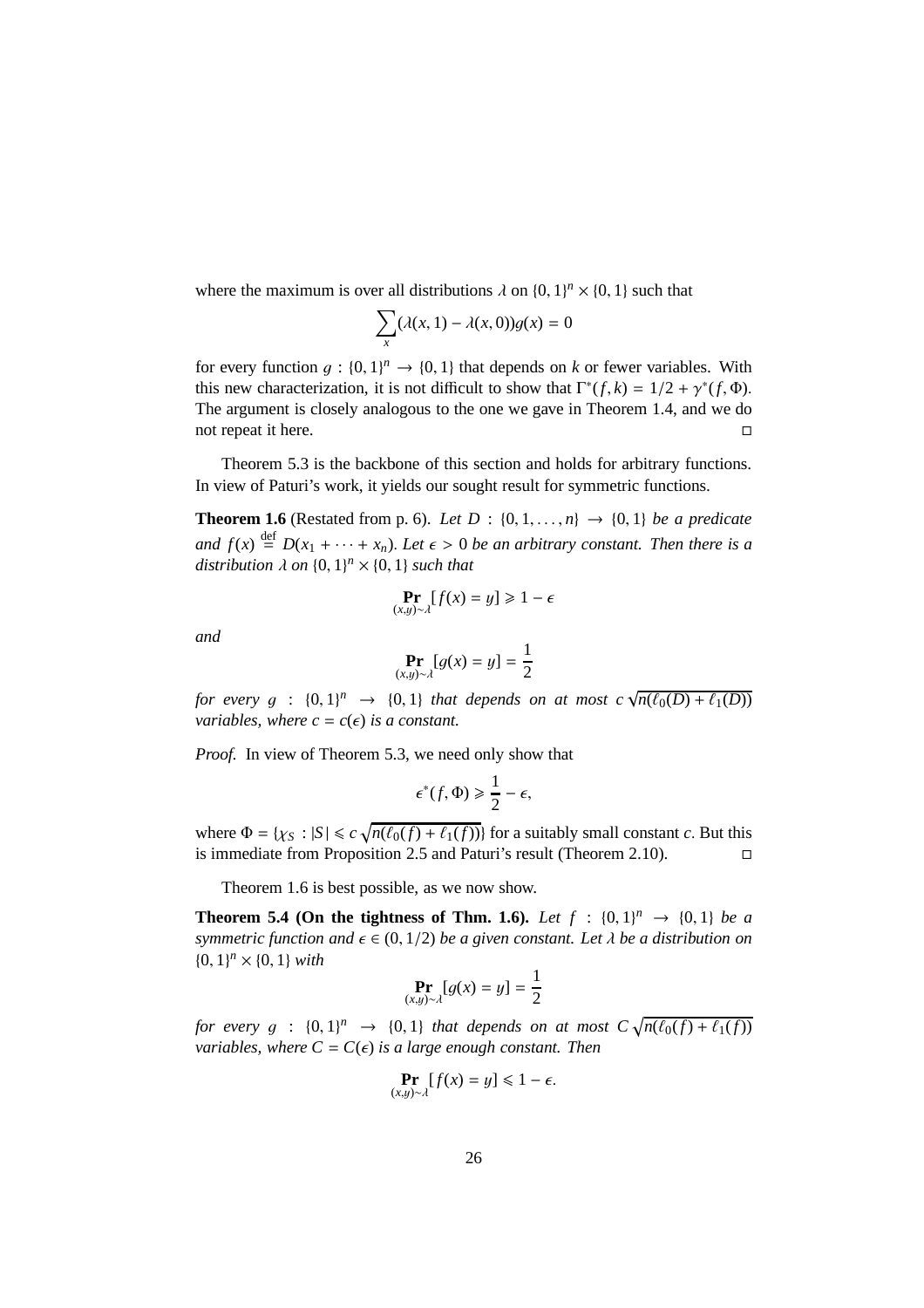*Proof.* To rephrase the theorem, we need to show that

$$
\Gamma^*(f,k)\leq 1-\epsilon,
$$

where  $k = C \sqrt{n(\ell_0(f) + \ell_1(f))}$ . In view of Theorem 5.3, this is equivalent to

$$
\epsilon^*\Big(f,\ \{\chi_S\,:\,|S|\leq k\}\Big)\leq \frac{1}{2}-\epsilon.
$$

The latter is certainly true for a large enough constant *C*, by Proposition 2.5 and Paturi's result (Theorem 2.10). □

*Remark* 5.5*.* Let *f* be an arbitrary symmetric function. Theorem 5.4 tells us that if all hypotheses that depend on at most  $k = \Theta\left(\sqrt{n(\ell_0(f) + \ell_1(f))}\right)$  variables have zero advantage over random guessing, then the function *f* itself cannot be a *highaccuracy* classifier. What if we additionally know that all hypotheses that depend on at most *K* variables, where

$$
K \gg \Theta\left(\sqrt{n(\ell_0(f) + \ell_1(f))}\right),\,
$$

have zero advantage over random guessing? It turns out that in this case, the function *f* itself cannot have considerable *advantage* over random guessing (let alone be a *high-accuracy* classifier). The proof is entirely analogous to that of Theorem 5.4, except in place of Paturi's result we would use our our near-tight bounds on the approximate degree (Theorem 1.5) that work in the broader range  $[1/2<sup>n</sup>, 1/3]$ . Such statements seem to be of lesser interest, and we do not formulate them into theorems.

# **References**

- [1] J. Aspnes, R. Beigel, M. L. Furst, and S. Rudich. The expressive power of voting polynomials. *Combinatorica*, 14(2):135–148, 1994.
- [2] S. N. Bernstein. Sur la meilleure approximation de  $|x|$  par des polynômes de degrés donn´es. *Acta Math.*, 37:1–57, 1914.
- [3] E. W. Cheney. *Introduction to Approximation Theory*. Chelsea Publishing, New York, 2nd edition, 1982.
- [4] A. Eremenko and P. Yuditskii. Uniform approximation of sgn(*x*) by polynomials and entire functions. *J. d'Analyse Mathématique*, 101:313-324, 2007.
- [5] J. Kahn, N. Linial, and A. Samorodnitsky. Inclusion-exclusion: Exact and approximate. *Combinatorica*, 16(4):465–477, 1996.